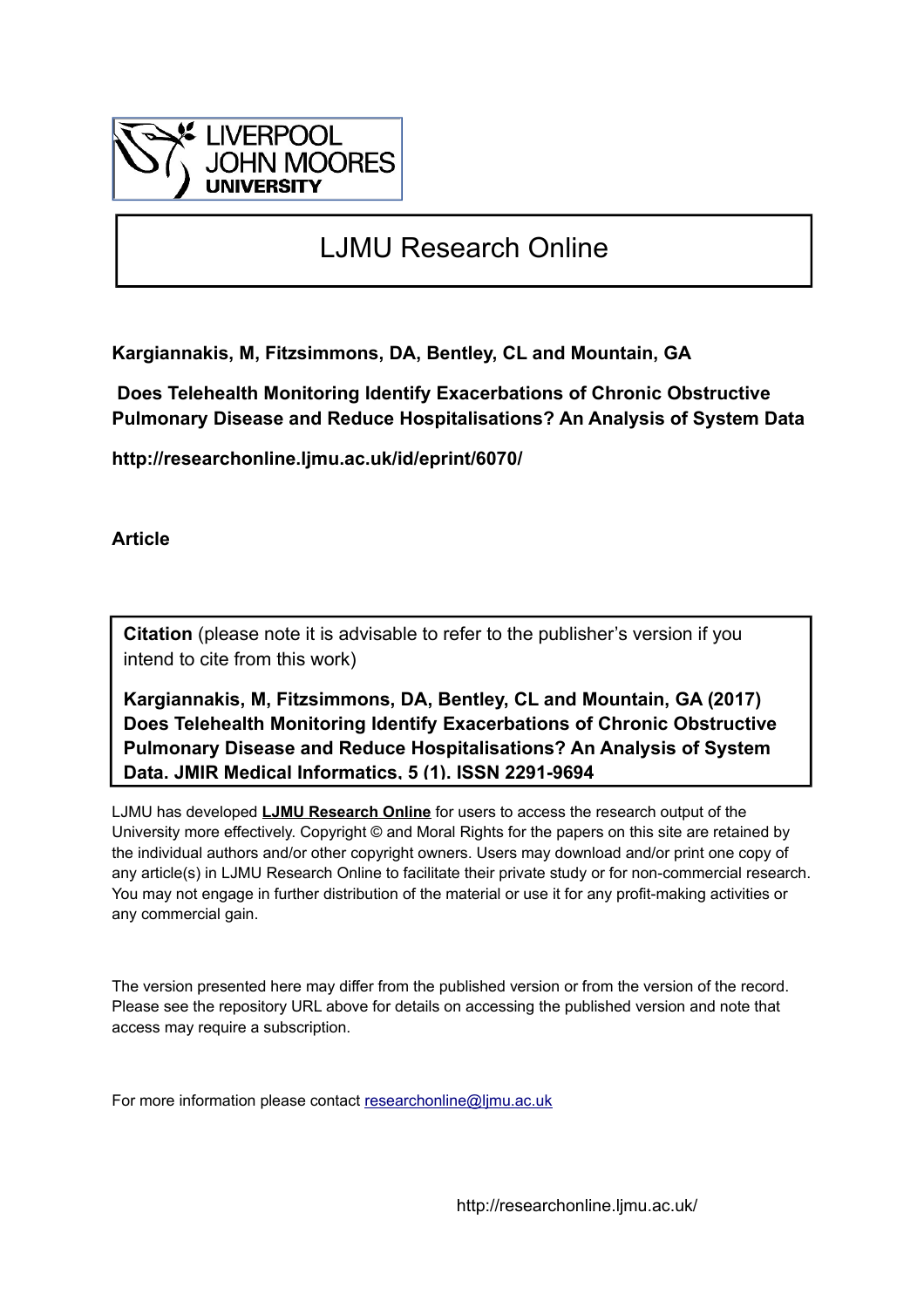Original Paper

# Does Telehealth Monitoring Identify Exacerbations of Chronic Obstructive Pulmonary Disease and Reduce Hospitalisations? An Analysis of System Data

Melissa Kargiannakis<sup>1\*</sup>, MHIS; Deborah A Fitzsimmons<sup>1,2,3\*</sup>, PhD; Claire L Bentley<sup>3</sup>, BSc; Gail A Mountain<sup>3,4</sup>, PhD

<sup>1</sup>Faculty of Health Sciences, Western University, London, ON, Canada

- <sup>3</sup> School of Health and Related Research, University of Sheffield, Sheffield, United Kingdom
- <sup>4</sup>Faculty of Health Studies, University of Bradford, Bradford, United Kingdom

\* these authors contributed equally

### **Corresponding Author:**

Deborah A Fitzsimmons, PhD School of Nursing and Allied Health Liverpool John Moores University Tithebarn Building 79 Tithebarn Street Liverpool, L2 2ER United Kingdom Phone: 44 151 231 5872 Fax: 44 151 231 5872 Email: [D.A.Fitzsimmons@ljmu.ac.uk](mailto:D.A.Fitzsimmons@ljmu.ac.uk)

# *Abstract*

**Background:** The increasing prevalence and associated cost of treating chronic obstructive pulmonary disease (COPD) is unsustainable. Health care organizations are focusing on ways to support self-management and prevent hospital admissions, including telehealth-monitoring services capturing physiological and health status data. This paper reports on data captured during a pilot randomized controlled trial of telehealth-supported care within a community-based service for patients discharged from hospital following an exacerbation of their COPD.

**Objective:** The aim was to undertake the first analysis of system data to determine whether telehealth monitoring can identify an exacerbation of COPD, providing clinicians with an opportunity to intervene with timely treatment and prevent hospital readmission.

**Methods:** A total of 23 participants received a telehealth-supported intervention. This paper reports on the analysis of data from a telehealth monitoring system that captured data from two sources: (1) data uploaded both manually and using Bluetooth peripheral devices by the 23 participants and (2) clinical records entered as nursing notes by the clinicians. Rules embedded in the telehealth monitoring system triggered system alerts to be reviewed by remote clinicians who determined whether clinical intervention was required. We also analyzed data on the frequency and length (bed days) of hospital admissions, frequency of hospital Accident and Emergency visits that did not lead to hospital admission, and frequency and type of community health care service contacts—other than the COPD discharge service—for all participants for the duration of the intervention and 6 months postintervention.

**Results:** Patients generated 512 alerts, 451 of which occurred during the first 42 days that all participants used the equipment. Patients generated fewer alerts over time with typically seven alerts per day within the first 10 days and four alerts per day thereafter. They also had three times more days without alerts than with alerts. Alerts were most commonly triggered by reports of being more tired, having difficulty with self-care, and blood pressure being out of range. During the 8-week intervention, and for 6-month follow-up, eight of the 23 patients were hospitalized. Hospital readmission rates (2/23, 9%) in the first 28 days of service were lower than the 20% UK norm.

**Conclusions:** It seems that the clinical team can identify exacerbations based on both an increase in alerts and the types of system-generated alerts as evidenced by their efforts to provided treatment interventions. There was some indication that telehealth monitoring potentially delayed hospitalizations until after patients had been discharged from the service. We suggest that

[XSL](http://www.w3.org/Style/XSL)•FO **[RenderX](http://www.renderx.com/)**

<sup>&</sup>lt;sup>2</sup>School of Nursing and Allied Health, Liverpool John Moores University, Liverpool, United Kingdom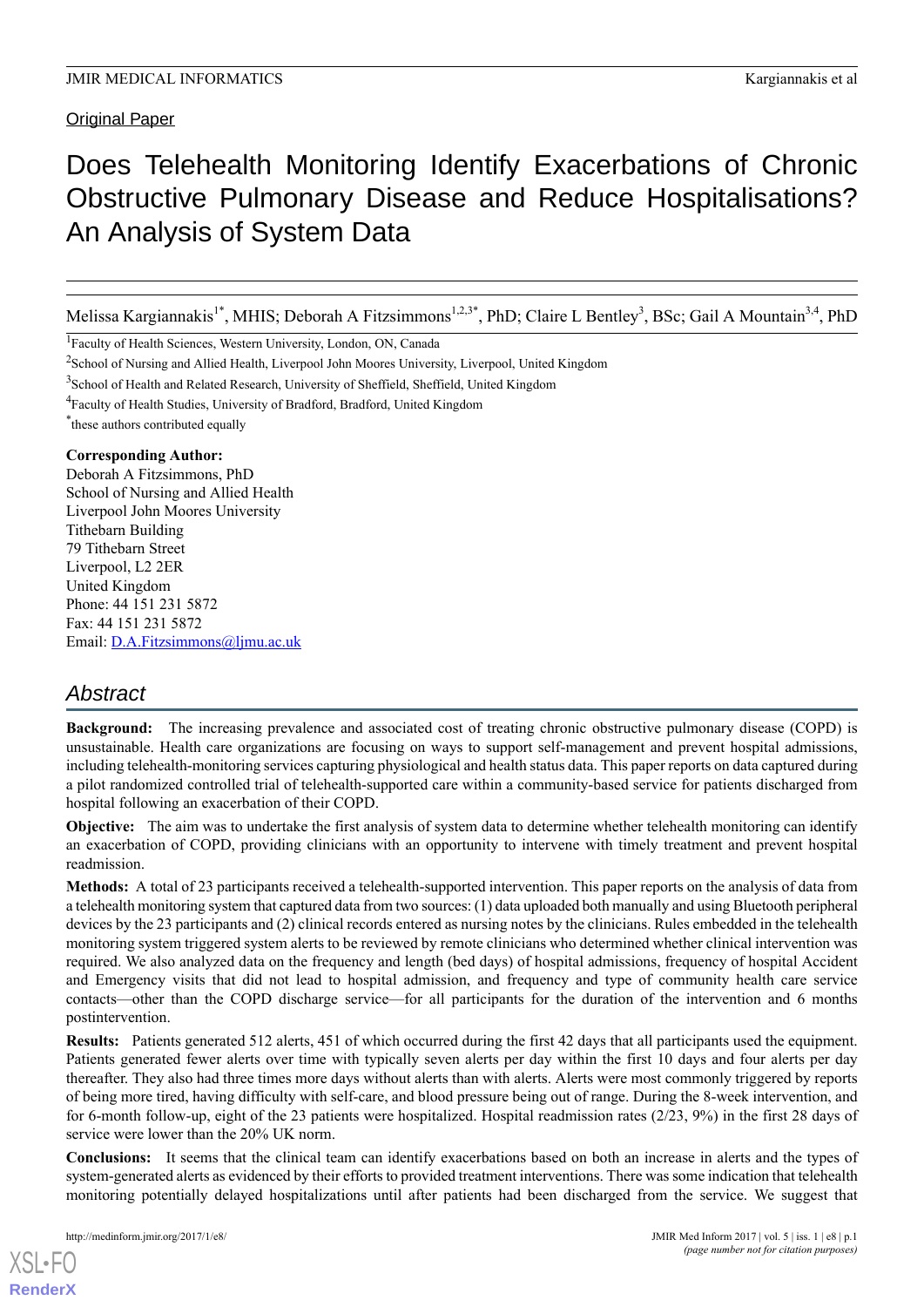telehealth-supported care can fulfill an important role in enabling patients with COPD to better manage their condition and remain out of hospital, but adequate resourcing and timely response to alerts is a critical factor in supporting patients to remain at home.

**Trial Registration:** International Standard Randomized Controlled Trial Number (ISRCTN): 68856013; http://www.isrctn.com/ISRCTN68856013 (Archived by WebCite at http://www.webcitation.org/6ofApNB2e)

*(JMIR Med Inform 2017;5(1):e8)* doi:[10.2196/medinform.6359](http://dx.doi.org/10.2196/medinform.6359)

### **KEYWORDS**

information systems; telemedicine; pulmonary disease; chronic obstructive; triggers and rules; information integration; decision support systems; information retrieval

# *Introduction*

Chronic obstructive pulmonary disease (COPD) is the fifth-highest cause of mortality and second-highest cause of emergency admissions to hospital in the United Kingdom [[1\]](#page-13-0). It costs the National Health Service (NHS) more than £800 million per annum [\[2](#page-13-1)]. For hospital patients, COPD accounts for £587 million of the total £1.08 billion spent on admissions for lung disease by the NHS [\[3](#page-13-2),[4\]](#page-13-3). Patients discharged from hospital following COPD exacerbations have a high readmission rate [\[5](#page-13-4)]. The forecasted increase in COPD prevalence makes current models of care delivery unsustainable. There is a global need for care delivery models that encourage prevention, self-management [[6\]](#page-13-5), and home-based management approaches designed to avoid hospital admission and reduce health care costs  $[7]$  $[7]$ .

### **Definitions**

Chronic obstructive pulmonary disease is characterized by progressive worsening of lung capacity. Patients with advanced COPD typically experience impaired physical, emotional, and social functioning, which results in poor quality of life [\[8](#page-13-7)]. The NHS describes COPD as progressive airflow obstruction that is not fully reversible and does not change markedly over several months [[9\]](#page-13-8).

Exacerbations of COPD are described as "a sustained worsening of the patient's symptoms from their usual stable state, which is beyond normal day-to-day variations, and is acute in onset" [[8\]](#page-13-7). Key symptoms indicative of an exacerbation include increased dyspnea; sputum purulence; sputum volume; cough, wheeze, or fatigue; chest tightness; reduced exercise tolerance; fluid retention; or acute confusion [\[9](#page-13-8)-[14\]](#page-13-9). Segrelles et al [\[15](#page-13-10)] identify one addendum "...that leads to a change in medication" and note that patients with more acute exacerbations of COPD (AECOPDs) have a worse prognosis. Toy et al  $[16]$  $[16]$  have identified that patients with COPD are likely to experience exacerbations that are unreported. The severity of AECOPD is closely related to health care delivery costs [[17\]](#page-13-12). Fernández-Granero et al [\[11](#page-13-13)] were able to detect AECOPDs an average of 4.8 days before onset with 80.5% accuracy using a questionnaire analyzed by a probabilistic neural network, but this approach is not part of the standard care pathway and adds an incremental step. If telehealth monitoring embedded within a clinical support service is able to provide early and accurate detection of AECOPDs, as suggested by Fernández-Granero et al's results [\[11\]](#page-13-13), it could offer an opportunity for early intervention to alleviate symptoms and reduce care costs.

 $XS$  • FO **[RenderX](http://www.renderx.com/)** The region chosen for this pilot study has a high prevalence of COPD linked to the predominant mining industry [[16\]](#page-13-11). The Index of Multiple Deprivation rates this region as one of the most deprived due to poor diet and other adverse lifestyle factors, including a relatively high level of smoking [[18\]](#page-14-0). Between April 2006 and March 2007, COPD-related admissions billed to the local health service cost £2.2 million [[14\]](#page-13-9).

### **Telehealth Intervention**

**Local Context**

The telehealth-monitoring intervention was introduced with the goals of decreasing hospitalizations, improving the quality of life for patients, and reducing resource use, while significantly increasing capacity of the service. It was believed that the data collected through the telehealth system would enable clinicians to provide a more patient-centered service by identifying whether patients required additional supportive home visits to address any fluctuations in their condition. Using these data, it was also hoped that unnecessary visits could be eliminated, thereby freeing resources that could be used to support additional patients.

The selected telehealth system (Doc@Home) provided both monitoring and self-management support functionality. Using a small hand-held device, patients were required to answer tailored questions about their health status by reading questions on the screen of the device and pressing the appropriate response button. Patients also used a blood pressure monitor and oximeter peripherals to measure their blood oxygen levels each day. The peripherals were connected by Bluetooth to the hand-held device, and all readings were transmitted to a secure Web-based server by telephone line, ready for access by the clinicians. Patients were able to observe their readings each day; this was a core educational element of the service. If reported signs and symptoms fell outside clinician-generated thresholds, or if the patient failed to undertake the monitoring activity, the system generated a color-coded alert visible to the remote clinician when reviewing the data submitted by patients for that day. Further details of the intervention are available online [\[19](#page-14-1)].

Installation of the telehealth equipment involved the installer instructing patients (and also their carer, if appropriate) on how to use the equipment, including the peripherals. The installer also informed them of when they should take readings as well as how and when they might request help if required. The installer provided the patient with a customized instruction manual, which included service information and key contact details should they require assistance.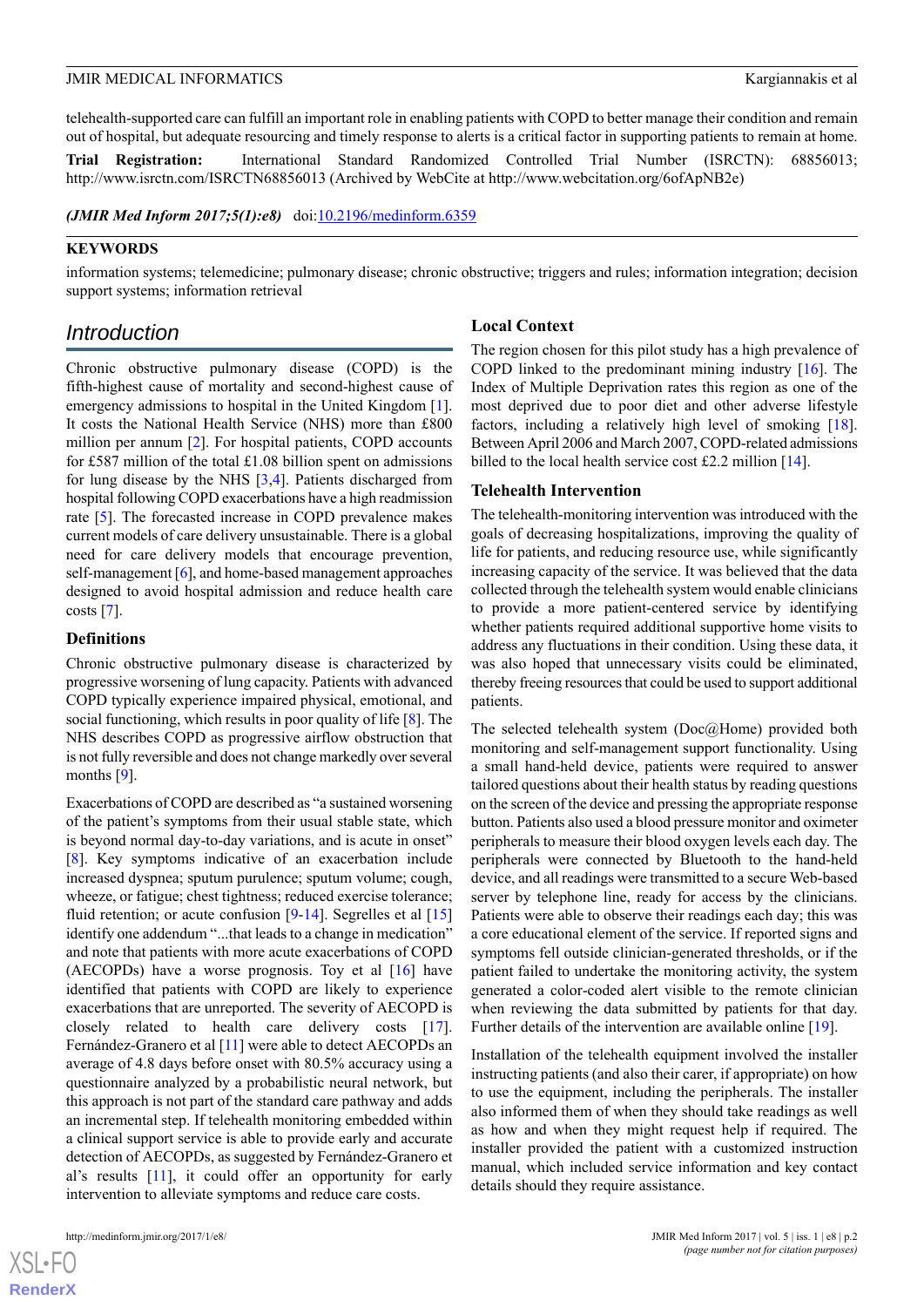### **Outcome Measures**

If telehealth monitoring can identify AECOPDs, it could provide an opportunity for clinicians to intervene and prevent more invasive and more costly interactions, such as hospital admissions. Consequently, the primary outcome measure of interest was the proportion of participants readmitted to hospital with COPD during the 8-week intervention and 6-month follow-up, determined using patient-level data on hospital readmissions obtained from the Secondary Uses Service (SUS), the single, comprehensive repository for health care data in England [[19\]](#page-14-1). The secondary outcome measure of interest was the proportion of patients requiring unscheduled health care support for the 8-week intervention period and 6-month follow-up, determined through analysis of SUS data [[19\]](#page-14-1).

The aim of this paper is to show whether telehealth monitoring can identify AECOPDs for patients with COPD that require follow-up and, potentially, a clinical intervention.

# *Methods*

This paper reports on the analysis of data captured by the telehealth monitoring system during a pilot study [[20\]](#page-14-2), completed in preparation for a randomized controlled trial (RCT) of telehealth monitoring for patients with early-stage COPD [[19\]](#page-14-1). The pilot study was conducted over a period of 14 months. Full details of the intervention and the study are available in the published initial findings [\[20](#page-14-2)].

### **Recruitment**

Full details of the eligibility criteria, recruitment, and consent procedures used for the pilot study are detailed in the initial published findings of the study [[19\]](#page-14-1). A total of 23 participants were recruited to the experimental group receiving the telehealth-supported intervention.

### **Data Collection**

The telehealth monitoring system captured data from two sources: (1) data uploaded by the 23 participants providing telehealth-monitoring data as part of an 8-week early supported discharge nursing intervention and (2) clinical records entered as nursing notes by the clinicians.

We also requested SUS data from the local Primary Care Trust Commissioner on the frequency and length (bed days) of hospital admissions, frequency of hospital Accident and Emergency  $(A&E)$  visits that did not lead to hospital admission, and frequency and type of community health care service contacts other than the COPD discharge service for all participants (who completed the 8-week intervention) for the duration of the intervention and 6-month follow-up.

### **Statistical Analysis**

The patient input data used by the clinicians to determine whether patients may be experiencing an AECOPD were collected as nominal dichotomous data with a "yes/no" alert-triggering system: the patient's inputs did or did not trigger an alert. We calculated the frequency with which each patient generated an alert for each prompt each day, if any.

Hospital admission data were tracked for all 23 participants for 6 months following the end of the intervention. For each patient, we identified the system-generated alerts, any resultant clinical activity, and the need for additional supportive services including visits to a hospital A&E or hospital admissions.

### **Ethics and Governance**

The pilot study received ethical approval from the South Yorkshire Research Ethics Committee (reference 10/H130/48) and research and development approval from the local NHS hospital Trust in the United Kingdom. Approval was subsequently obtained from Western University in London, ON, Canada, for the analysis of the quantitative telehealth system data.

# *Results*

This paper reports on the 23 participants undertaking an 8-week early supported discharge nursing intervention. If the patient was still considered to be too unwell to be discharged from the service at the end of the 8 weeks, the clinicians allowed the participant to retain the equipment until they were admitted into a community nursing program to provide additional support to patients with advanced COPD. Removal of the telehealth monitoring system and discharge of the patients from the service was subject to the availability of the patient, a member of the clinical team, and a technician. Consequently, the number of potential data entry days varied for each patient. We have reported on the 42 days after system installation that all patients provided data (referred to as period 1) and the additional data captured by the telehealth monitoring system after day 42 until removal of the equipment (referred to as period 2).

### **Use of the Telehealth Monitoring System**

The entire cohort provided data for a minimum of 42 days following installation of the equipment, with a mean duration of data provision of 51.1 (SD 7.4) days. As shown in [Table 1](#page-4-0), two patients were subject to delayed discharge from the service, undertaking telehealth monitoring for an additional 2 weeks. Data were provided by patients for 92.43% (1086/1175) of the time the system was installed, and any explanations for missing data are included in [Table 1](#page-4-0).

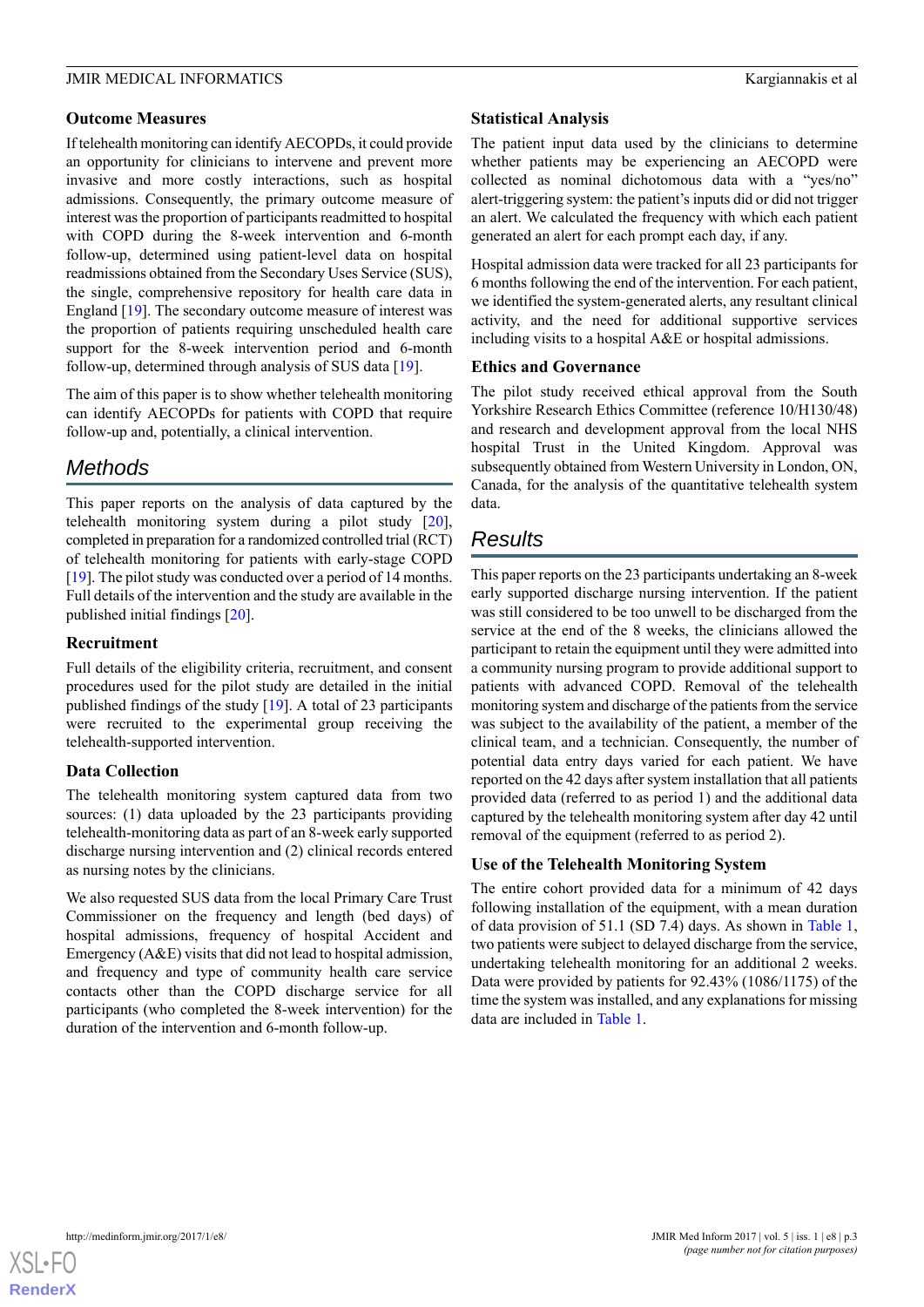<span id="page-4-0"></span>**Table 1.** Total alerts generated by patients with identification of clinical interventions.

| Patient ID <sup>a</sup> | Total alerts gener-<br>ated $(n=512)$ , n | health system<br>$(n=1175)$ , n | Days on the tele- Missed data input $(n=89)$ |                | Days $\geq$ 1 alert<br>$(n=243)$ , n $(\% )$ | Days without an<br>alert (n=932), n<br>$(\%)$ |
|-------------------------|-------------------------------------------|---------------------------------|----------------------------------------------|----------------|----------------------------------------------|-----------------------------------------------|
|                         |                                           |                                 | Days,<br>$\mathbf n$                         | Reason         |                                              |                                               |
| $P4^{b,c}$              | 88                                        | 48                              | $10\,$                                       | In hospital    | 25(52.1)                                     | 23 (47.9)                                     |
| $P23^{b,c}$             | 84                                        | 51                              | $\boldsymbol{0}$                             |                | 32(62.7)                                     | 19 (37.3)                                     |
| $P3^{b,c}$              | $72\,$                                    | 56                              | $10\,$                                       | In hospital    | 26(46.4)                                     | 30(53.6)                                      |
| $P13^{b,c}$             | 36                                        | 69                              | $15\,$                                       | 10 in hospital | 13(18.8)                                     | 56 (81.2)                                     |
| P16                     | 32                                        | $47\,$                          | $\boldsymbol{0}$                             |                | 22(46.8)                                     | 25(53.2)                                      |
| $P19^{b,c}$             | 29                                        | 54                              | $\mathfrak{Z}$                               | Faulty system  | 13(24.1)                                     | 41 (75.9)                                     |
| $P2^b$                  | $23\,$                                    | $71\,$                          | $\tau$                                       | 5 on holiday   | 15(21.1)                                     | 56 (78.9)                                     |
| $P14^b$                 | $21\,$                                    | 59                              | 9                                            |                | 13(22.0)                                     | 46 (78.0)                                     |
| $P10^b$                 | 16                                        | 50                              | $\boldsymbol{0}$                             |                | 12(24.0)                                     | 38 (76.0)                                     |
| P11 <sup>b</sup>        | 13                                        | $42\,$                          | 5                                            | 4 in hospital  | 6(14.3)                                      | 36 (85.7)                                     |
| $P6^b$                  | 13                                        | $47\,$                          | $\boldsymbol{0}$                             |                | 13(27.7)                                     | 34(72.3)                                      |
| $P15^{b,c}$             | 12                                        | $47\,$                          | $\boldsymbol{0}$                             |                | 7(14.9)                                      | 40(85.1)                                      |
| P <sub>5</sub>          | 12                                        | 46                              | $\boldsymbol{0}$                             |                | 6(13.0)                                      | 40 (87.0)                                     |
| P17                     | $11\,$                                    | 52                              | $\boldsymbol{0}$                             |                | 6(11.5)                                      | 46 (88.5)                                     |
| $p9^{b,c}$              | $11\,$                                    | 49                              | $\boldsymbol{0}$                             |                | 7(14.3)                                      | 42 (85.7)                                     |
| $P21^{b,c}$             | $10\,$                                    | 49                              | 5                                            |                | 5(10.2)                                      | 44 (89.8)                                     |
| $P22^b$                 | 9                                         | 52                              | $\mathbf{1}$                                 | Forgot         | 9(17.3)                                      | 43 (82.7)                                     |
| $\mathbf{P}7$           | $\boldsymbol{6}$                          | 42                              | $\boldsymbol{0}$                             |                | 5(11.9)                                      | 37(88.1)                                      |
| P <sub>20</sub>         | 6                                         | 45                              | $\overline{4}$                               |                | 2(4.4)                                       | 43 (95.6)                                     |
| P1                      | 5                                         | 51                              | $12\,$                                       |                | 4(7.8)                                       | 47 (92.2)                                     |
| P12                     | $\boldsymbol{2}$                          | 43                              | $\boldsymbol{0}$                             |                | 1(2.3)                                       | 42 (97.7)                                     |
| P18                     | $\mathbf{1}$                              | $50\,$                          | $8\,$                                        | Holiday        | 1(2.0)                                       | 49 (98.0)                                     |
| $\mathbf{P8}$           | $\boldsymbol{0}$                          | 55                              | $\boldsymbol{0}$                             |                | 0(0.0)                                       | 55 (100.0)                                    |

<sup>a</sup> Patient numbers are anonymized.

**b** Patients who received treatment intervention.

<sup>c</sup> Patient who were hospitalized.

### **Volume and Frequency of Alerts**

The 12 telehealth monitoring system prompts and four Bluetooth readings provided by participants—with responses that triggered a system alert—were mapped to the NHS' AECOPD key symptoms and are shown in [Table 2](#page-5-0).

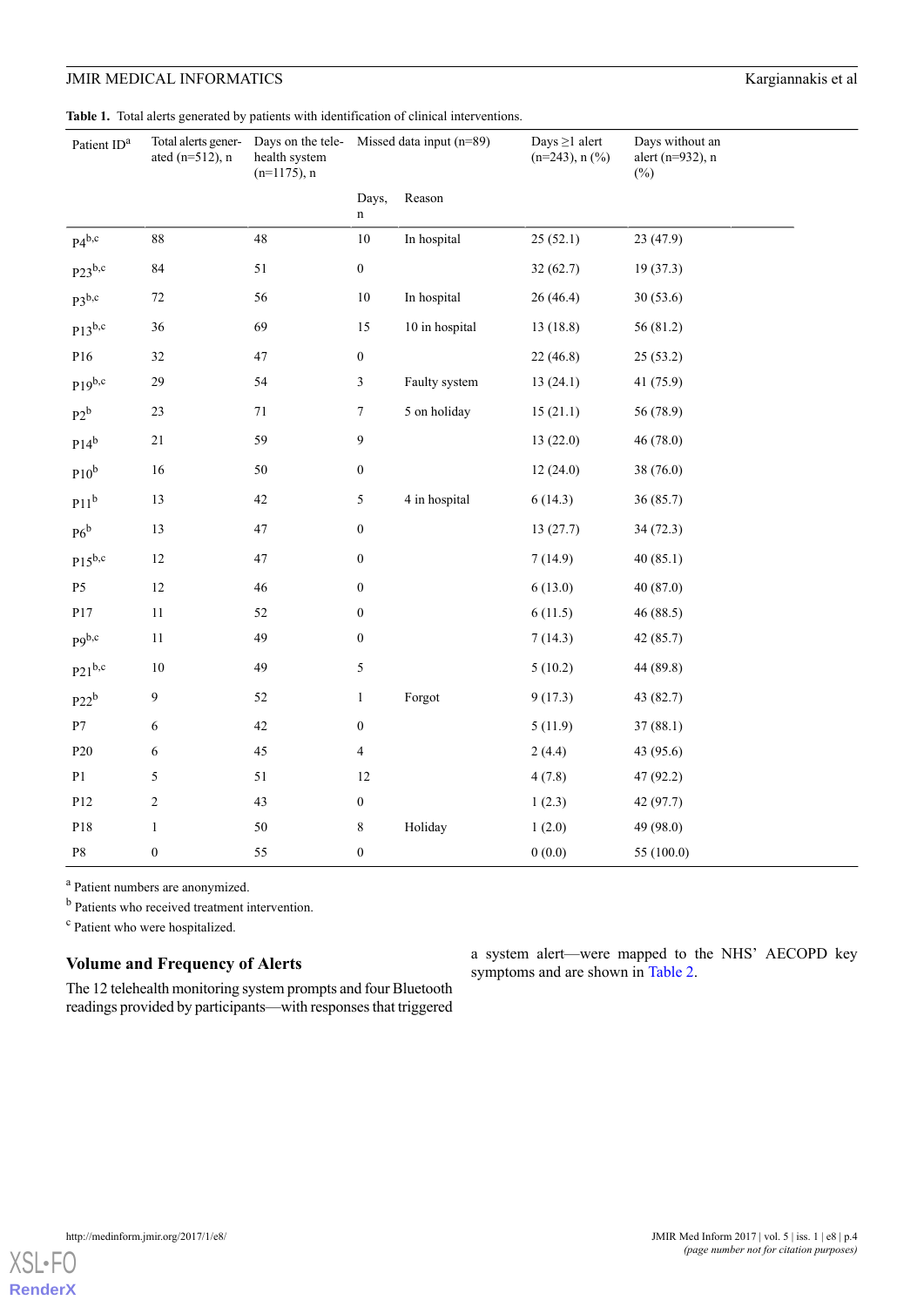### JMIR MEDICAL INFORMATICS **Kargiannakis et al. Kargiannakis et al. Kargiannakis et al. Kargiannakis et al. Kargiannakis et al. Kargiannakis et al. Kargiannakis et al. Kargiannakis et al. Kargiannakis et al.**

<span id="page-5-0"></span>**Table 2.** NHS AECOPD symptoms paired with Doc@Home prompts.

| $Doc@$ Home prompts                                                                                         | Response-triggering alert                    | Related NHS AECOPD key symptoms                             |  |  |
|-------------------------------------------------------------------------------------------------------------|----------------------------------------------|-------------------------------------------------------------|--|--|
| 1. Have you been feeling more tired than usual over<br>the last 24 hours?                                   | More than usual                              | Increased fatigue / reduced exercise tolerance              |  |  |
| 2. How is your breathlessness today?                                                                        | More than usual                              | Increased dyspnea, wheeze, and/or cough                     |  |  |
| 2a. Is that on normal activities/ exertion or rest?                                                         | Doing less than usual                        | Increased dyspnea, wheeze, and/or cough                     |  |  |
| 3. Has your sleep been affected by coughing or short-<br>ness of breath?                                    | More than usual                              | Increased dyspnea, wheeze, and/or cough                     |  |  |
| 4. Have you produced sputum in the last 24 hours?                                                           | More than usual                              | Increased sputum purulence and increased sputum vol-<br>ume |  |  |
| 4a. What color is your sputum?                                                                              | Any if quantity is more than usual           | Increased sputum purulence and increased sputum vol-<br>ume |  |  |
| 5. Are your ankles or feet swollen this morning?                                                            | More than usual                              | Fluid retention                                             |  |  |
| 6. How able are you to do your self-care activities<br>(dressing/bathing)?                                  | Not at all                                   | Increased fatigue / reduced exercise tolerance              |  |  |
| 7. Have you had to use your relieving medication in<br>the last 24 hours?                                   | More than usual                              | None                                                        |  |  |
| 8. How anxious have you been over the last 24 hours?                                                        | Much more than usual                         | None                                                        |  |  |
| 8a. How have you coped with your anxiety?                                                                   | Any if anxiety level much more than<br>usual | None                                                        |  |  |
| 9. How has your general health been in the last 24<br>hours? (1=normal for me; 10=extremely poor)           | No response captured in the system None      |                                                             |  |  |
| 10. Have you had any problems in walking about in<br>the past week? (yes/some/no)                           | No response set to trigger alert             | Increased fatigue / reduced exercise tolerance              |  |  |
| 11. Have you had problems doing your usual activities<br>in the past week?                                  | No response set to trigger alert             | Increased fatigue / reduced exercise tolerance              |  |  |
| 12. Have you had to contact the following within the<br>last 24 hours? (no-one, COPD service, GP, hospital) | No response set to trigger alert             | None                                                        |  |  |
| 13. Blood pressure-Bluetooth systolic blood pressure<br>(mmHg)                                              | Personally adjusted parameter                | None                                                        |  |  |
| 14. Blood pressure-Bluetooth diastolic blood pressure Personally adjusted parameter<br>(mmHg)               |                                              | None                                                        |  |  |
| 15. SpO <sub>2</sub> reading-Bluetooth O2 (%)                                                               | Personally adjusted parameter                | None                                                        |  |  |
| 16. $SpO2$ reading-Bluetooth pulse rate (bpm)                                                               | Personally adjusted parameter                | None                                                        |  |  |

As shown in [Figure 1,](#page-6-0) most patient alerts were triggered during the first 10 days following installation of the telehealth-monitoring equipment. The mean number of patients triggering alerts each day declined over time, with a slope of equation y= $-0.1011x + 7.0354$ . A mean of 30% (6.9/23) of the patient cohort generated alerts each day during the first 10 days following installation of the equipment. This reduced to a mean of 20% (4.5/23) from days 11 to 42, and decreased further to a mean of 14% (1.0/7.2) of the patient cohort triggering alerts each day for days 43 to 71.

As depicted in [Table 1](#page-4-0), patients experienced, on average, four times as many days without generating alerts (932/1175, 79.32%) than with generating alerts (243/1175, 20.68%).

[Figure 2](#page-6-1) suggests that there is a seasonal effect to the system-generated alerts. When controlling for the differing number of patients receiving the service each month, [Figure 3](#page-7-0) shows that there was a significant decrease in the number of alerts triggered per patient service day during the spring months of March to May. The number of system-generated alerts per patient service day in December were much lower than for the months of November and January.

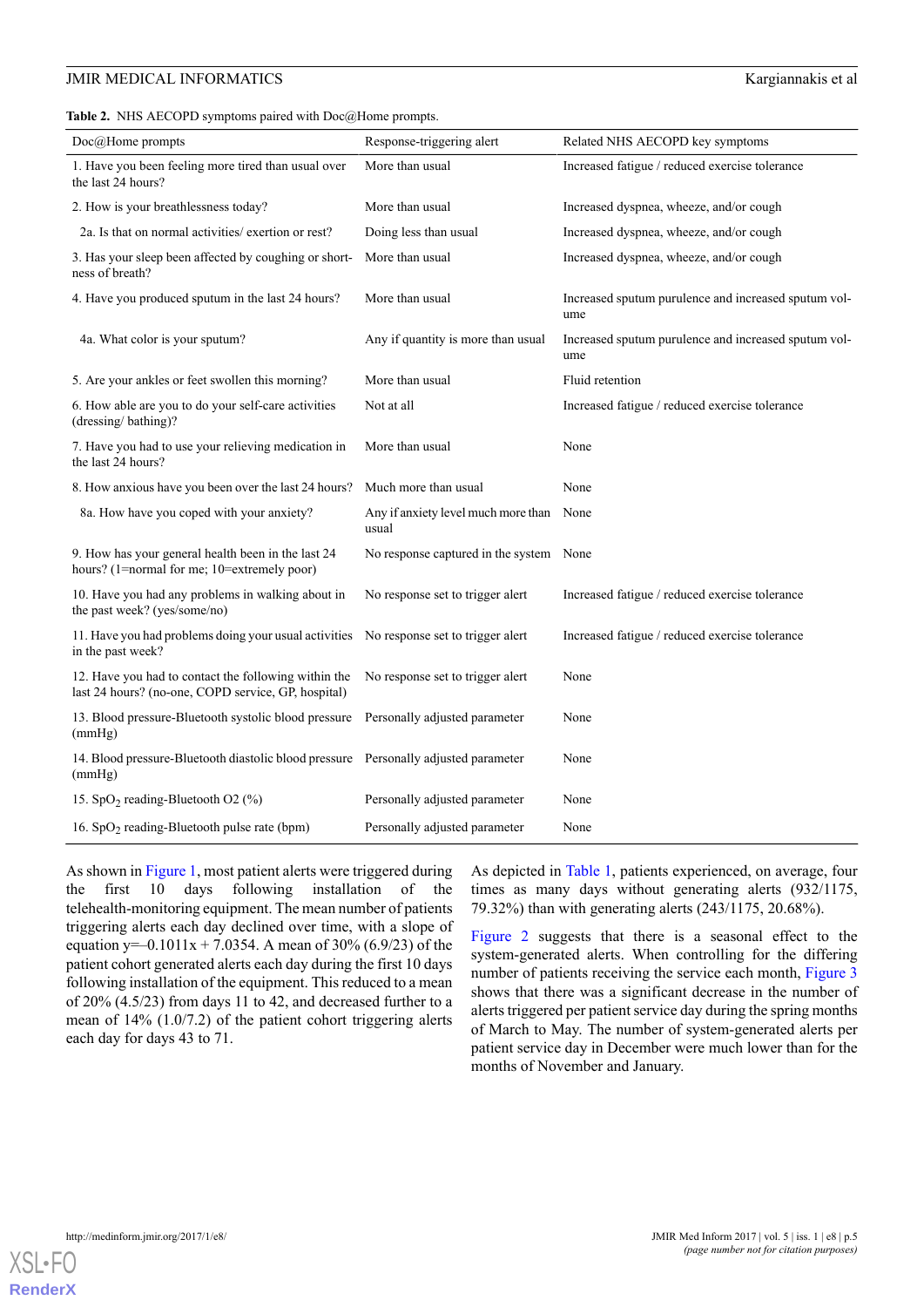<span id="page-6-0"></span>**Figure 1.** Number of patients entering data and number of patients triggering alerts by day of using the equipment (N=23).



<span id="page-6-1"></span>**Figure 2.** Number of system-generated alerts per month.



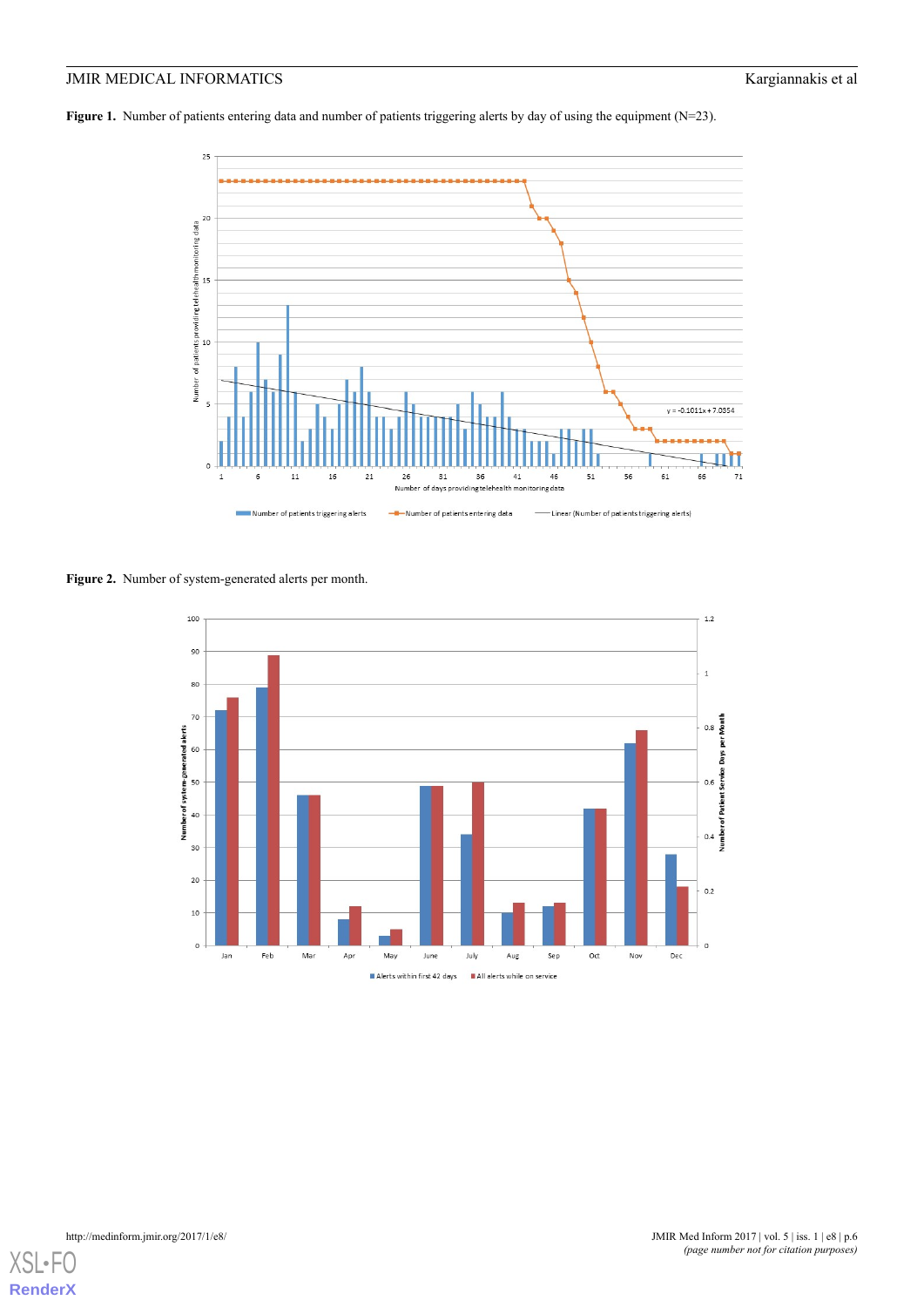<span id="page-7-0"></span>**Figure 3.** Number of system-generated alerts triggered per patient service day.



### **Alert Triggers**

<span id="page-7-1"></span>For the 512 alerts triggered during period 1 and period 2, almost half were triggered by just two metrics: feeling more tired than usual (23.4%, 120/512) and taking relieving medication more frequently (23.4%, 120/512), as shown in [Table 3.](#page-7-1) Additional

self-reporting (changes in sputum volume or color, increased breathlessness, increased anxiety, disturbed sleep caused by coughing or breathlessness, and swollen feet) accounted for 19.3% (99/512) of triggers. Changes in physiological conditions (blood pressure, oxygen levels, and heart rate) accounted for the remaining 25.8% of alerts (132/512).

Table 3. Patient alerts grouped by trigger (n=512).

| Trigger                                         | Patient alerts, n (%) |
|-------------------------------------------------|-----------------------|
| Feeling more tired than usual                   | 120(23.4)             |
| Taking relieving medication more often          | 120(23.4)             |
| Blood pressure (systolic and/or diastolic)      | 74 (14.5)             |
| $SpO2(\%)$ and heart rate                       | 58 (11.3)             |
| Sputum (color or volume)                        | 50(9.8)               |
| Difficulty with self-care                       | 41 $(8.0)$            |
| Increased breathlessness                        | 18(3.5)               |
| Increased anxiety                               | 14(2.7)               |
| Sleep disturbed by coughing/shortness of breath | 9(1.8)                |
| Swollen feet                                    | 8(1.6)                |

### **Clinical Response to Alerts**

The nursing notes identified 360 interventions that were undertaken during the study. Clinician interventions undertaken during the study, including responses to system-generated alerts, are identified in [Table 4.](#page-8-0)

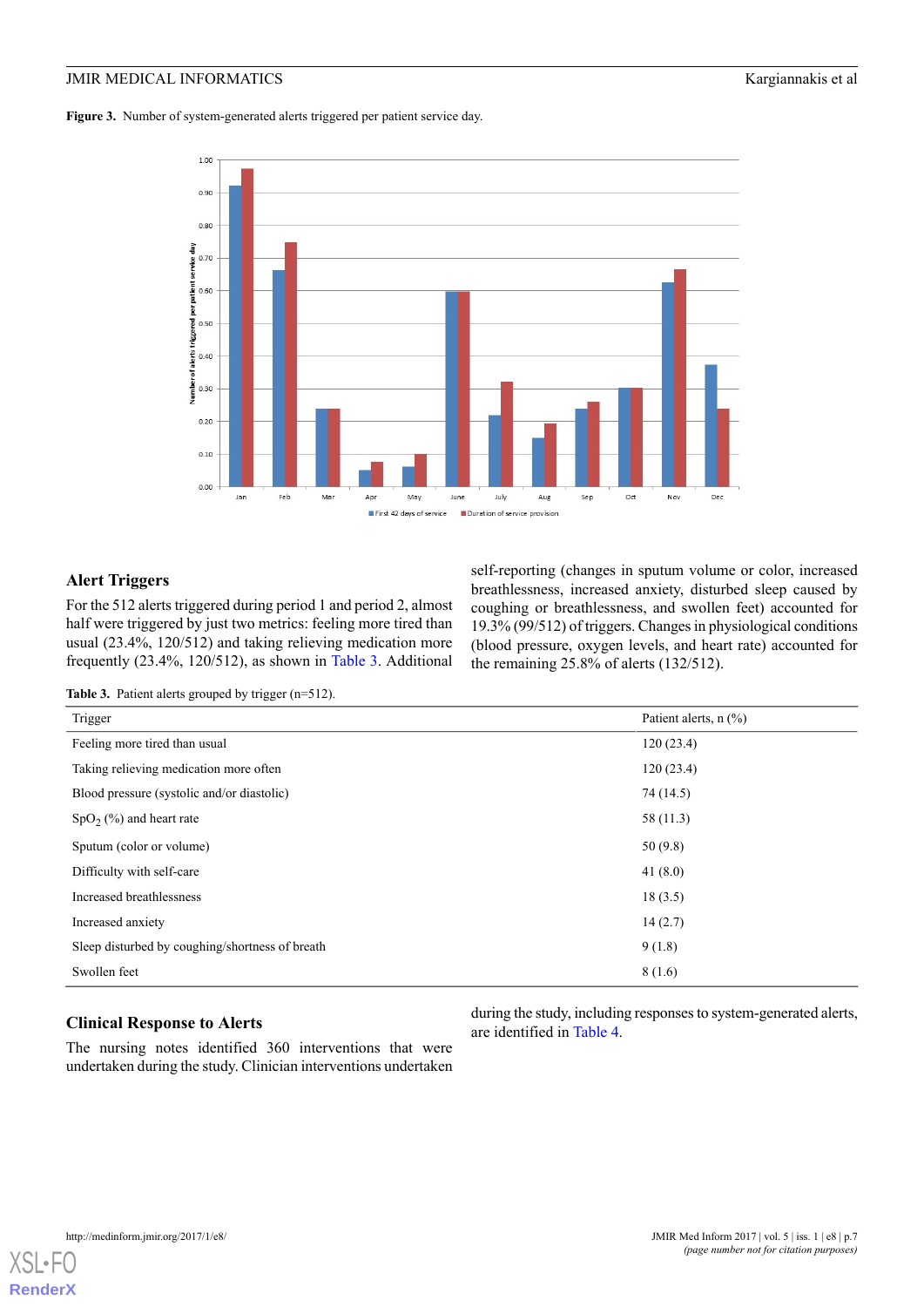#### <span id="page-8-0"></span>Table 4. Alert subcategories, frequency, definitions, and examples of interventions (n=360).

| Interventions         | Total | Definition/inclusion criteria                                                                                                                     | Examples                                                                                                                                                                                                                                                                                                                                       |  |
|-----------------------|-------|---------------------------------------------------------------------------------------------------------------------------------------------------|------------------------------------------------------------------------------------------------------------------------------------------------------------------------------------------------------------------------------------------------------------------------------------------------------------------------------------------------|--|
| Patient metric review | 104   | Nursing notes indicated patient within appropri-<br>ate parameters, or input data "satisfactory"/"sta-<br>ble" so no intervention required        | "Trends/Parameters reviewed and all appear<br>satisfactory" [Nurse2]                                                                                                                                                                                                                                                                           |  |
| Patient contact       | 81    | Telephone contact with patient                                                                                                                    | "Patient contacted by phone regarding his<br>blood pressure, he states that as soon as he is<br>required to check his BP he becomes anxious.<br>In view of this advised him to refrain from<br>checking this and that we will visit next week<br>and check it manually. He is well otherwise<br>and does not require a visit sooner" [Nurse 3] |  |
| Orange <sup>a</sup>   | 52    | Nursing notes comment alert changed to orange                                                                                                     | "Alert generated [date] passed to Nurse X<br>[date]. Alert changed to orange" [Nurse 7]                                                                                                                                                                                                                                                        |  |
| Treatment             | 39    | Clinicians provided lifestyle recommendations,<br>medication instructions, or referred patients to<br>seek medical attention from other "clinics" | "Telephoned patient who stated he was more<br>breathless than normal he thought it could be<br>the weather. Advised to increase salbutamol<br>and to contact team if any further problems.<br>Visit by clinician avoided" [Nurse 2]                                                                                                            |  |
| Note                  | 31    | No action taken but relevant note input about<br>the patient                                                                                      | "Nurse practitioner at GP practice informed<br>that [patient's] BP is usually low so will con-<br>tinue to observe" [Nurse 1]                                                                                                                                                                                                                  |  |
| Attempted contact     | 26    | Tried to reach the patient but unable to do so                                                                                                    | "Telephoned patient no answer message left<br>to contact if any problems. Visit by Clinician<br>Avoided" [Nurse 2]                                                                                                                                                                                                                             |  |
| Home visit            | 20    | Date of a home visit or scheduled home visit in<br>addition to those on the care pathway                                                          | "Patient visited today no complaints, given<br>self-management advice and advised to contact<br>if needed" [Nurse 2]                                                                                                                                                                                                                           |  |
| Hospital              | 7     | Nursing notes indicated patient admitted to hos-<br>pital                                                                                         | "Admitted to hospital [date] N1;" "Patient"<br>contacted by telephone and spoke with wife.<br>She states that [patient] was admitted into<br>hospital this morning following consultation<br>with GP. Therefore Doc@home will not be<br>completed through the next few days" [Nurse<br>3]                                                      |  |

<sup>a</sup> Orange "intervention" auto-generated by the system based on patient parameters. Nursing notes reflected the generation of orange level alert.

<span id="page-8-1"></span>Alerts were categorized as "explained" and the rationale documented by nurses within the file, "conditional" as the alert was related to COPD, or an "error" in data input by the patient, as shown in [Table 5](#page-8-1). A review of patient metrics rarely occurred after a system-generated alert, showing that the clinicians were examining and monitoring patient parameters even when alerts were not being generated. Patient contact was almost always

logged after an explained alert (n=61). Treatment interventions consisted of both lifestyle advice and medication adjustments. Only 20 home visit interventions took place during this pilot, and the nursing notes identified 27 instances in which a home visit was avoided through use of the telehealth-monitoring equipment.

|  |  |  | <b>Table 5.</b> Clinical intervention subcategories, frequency, definitions, and examples $(n=512)$ . |  |  |  |  |
|--|--|--|-------------------------------------------------------------------------------------------------------|--|--|--|--|
|--|--|--|-------------------------------------------------------------------------------------------------------|--|--|--|--|

| Alerts      | Total, n | Definition/inclusion criteria                                                                                                                                      | Examples                                                                                                                                                                                                                              |
|-------------|----------|--------------------------------------------------------------------------------------------------------------------------------------------------------------------|---------------------------------------------------------------------------------------------------------------------------------------------------------------------------------------------------------------------------------------|
| Explained   | 61       | Nursing notes indicated a reason for the alert                                                                                                                     | "Telephoned patient as alerted on being more"<br>tired than yesterday. Stated he felt he had just<br>done too much on his allotment. Advised re:<br>pacing, etc; no need to visit" [Nurse 2]                                          |
| Conditional | 447      | Nursing notes reveal a connection to COPD<br>causing the alert or unable to determine if the alert<br>was explained so assumed to be triggered by the<br>condition | "Telephone consultation [date]. Patient admits<br>to not taking his inhalers as prescribed resulting<br>n breathlessness. Advised to take his Atrovent<br>and Salamol as instructed to improve condi-<br>tion" [Nurse not identified] |
| Error       | 4        | Patient input error                                                                                                                                                | "Telephoned patient who stated he had inputted<br>without his oxygen on advised to input with<br>oxygen on stated he was ok" [Nurse not identi-<br>fied]                                                                              |

 $XS$ l • FC **[RenderX](http://www.renderx.com/)**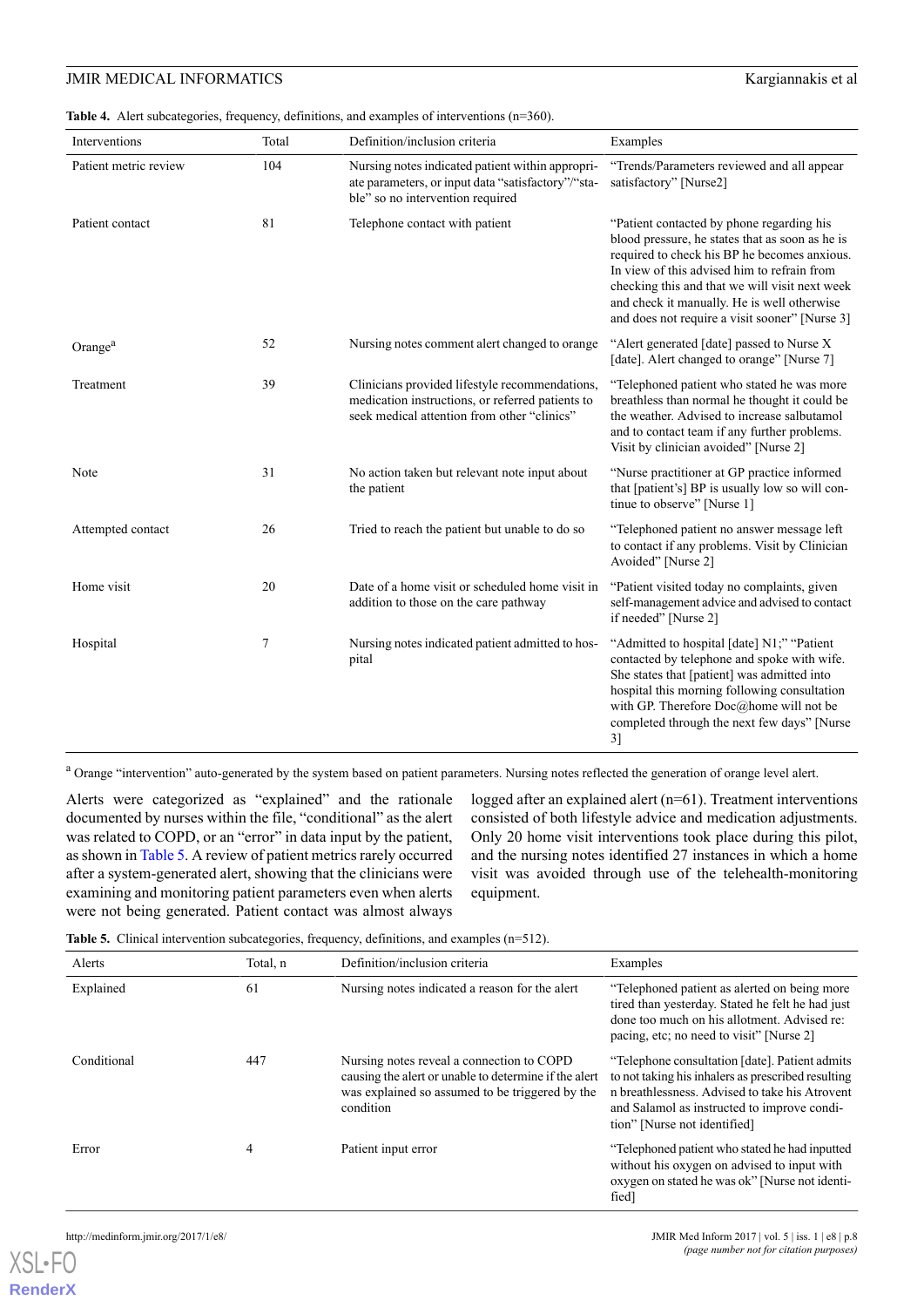[Table 6](#page-9-0) identifies the longest response times between a system-generated alert and a clinical intervention. Of the 260 interventions reported in the system, 152 were preceded by system-generated alerts. In all, 83 of these 152 interventions

(54.6%) were delivered within 24 hours of the alert, with the remaining 69 of 152 interventions (45.4%) delivered more than a day after the alert was triggered.

<span id="page-9-0"></span>**Table 6.** Top 10 longest response times following an alert.

| Patient num-<br>ber | Intervention date<br>$\text{(mm/dd/yy)}$ | Intervention type       | Preceding alerts<br>(if any), n | Date of first pre-<br>ceding alert | Date of most recent<br>preceding alert | Duration between<br>first alert and inter- |
|---------------------|------------------------------------------|-------------------------|---------------------------------|------------------------------------|----------------------------------------|--------------------------------------------|
|                     |                                          |                         |                                 | $\text{(mm/dd/yy)}$                | $\text{(mm/dd/yy)}$                    | vention (days), $n^a$                      |
| P <sub>14</sub>     | 07/15/11                                 | Patient metric review   | $\mathcal{F}$                   | 06/23/11                           | 07/01/11                               | 22                                         |
| P <sub>15</sub>     | 07/15/11                                 | Patient metric review 3 |                                 | 06/24/11                           | 06/26/11                               | 20                                         |
| <b>P9</b>           | 03/18/11                                 | Patient metric review   |                                 | 03/05/11                           |                                        | 13                                         |
| P <sub>16</sub>     | 07/12/11                                 | Patient contact         | 3                               | 07/03/11                           | 07/11/11                               | 9                                          |
| P17                 | 07/12/11                                 | Patient contact         | 6                               | 07/04/11                           | 07/10/11                               | 8                                          |
| <b>P6</b>           | 03/11/11                                 | Treatment               | 3                               | 03/05/11                           | 03/11/11                               | 6                                          |
| P <sub>16</sub>     | 07/01/11                                 | Patient contact         | 6                               | 06/26/11                           | 06/30/11                               | 5                                          |
| P <sub>22</sub>     | 10/27/11                                 | Patient contact         |                                 | 01/22/11                           |                                        | 5                                          |
| P <sub>13</sub>     | 06/01/11                                 | Patient contact         | 6                               | 06/27/11                           | 07/01/11                               | 4                                          |
| P <sub>14</sub>     | 06/27/11                                 | Patient metric review   |                                 | 07/23/11                           |                                        | 4                                          |

<sup>a</sup> Equals number of days between date of first preceding alert and intervention date.

If response times were greater than 1 week, a review of the preceding alerts identified that patients triggered a system alert for being more tired (n=2 alerts), requiring more relieving medication (n=6 alerts), or more tired and requiring more relieving medication (n=4 alerts). After generating system alerts for requiring more relieving medication on July 4 and 9, when patient 17 subsequently generated alerts for their blood pressure, sputum volume, and color on Sunday, July 10, contact was made with the patient within 48 hours.

Patient 6 generated system alerts for requiring more relieving medication than usual on March 5, 6, and 11. On March 4, the patient had been contacted by the service who requested that the patient's general practitioner (GP) either visit in person or provide a prescription of antibiotics. The patient was completing the course of antibiotics in the 6 days that the alerts were generated. On Friday, March 11, the patient telephoned the service stating that they were "struggling with their breathing" and had completed their steroids and antibiotics. Although not at levels to trigger system alerts, the clinician noted that the patient's physiological readings were deteriorating and recommended an out-of-hours GP visit, and arranged for a visit the following day by a community matron (experienced, community-based nurses who coordinate all the health and social care needs for patients with long-term or complicated health conditions).

### **Health Service Usage**

Eight of 23 patients were hospitalized for their COPD, three during the 8-week intervention and five during the 6 months following the intervention. In all, 14 patients (60%) triggered alerts but were able to remain at home. Of the 16 hospital admissions, five were for one patient. Only one patient had an A&E visit without being admitted. Five patients were taken to the hospital by ambulance and were admitted; their admission

 $XSI - F($ **[RenderX](http://www.renderx.com/)** duration of zero days indicates that they were discharged that same day.

In this study, one patient (P3) was readmitted to hospital on day 5 of the intervention (their first day using the telehealth technology) and another (P13) on day 22 on the intervention after using the telehealth technology for 16 days. The third patient readmitted to hospital while on the intervention (P4) was readmitted on day 31 of the intervention.

All three patients who were hospitalized during the 8-week intervention had alerts prior to their hospitalization and received treatment interventions. One patient (P13) had alerts for 3 days consecutively prior to their hospitalization. On the first day, they generated alerts for two of eight NHS AECOPD key symptoms—being tired and having difficulty with self-care—in addition to alerts related to their blood pressure,  $SpO<sub>2</sub>(\%)$ , and heart rate readings. On the second day, alerts were generated for their blood pressure,  $SpO<sub>2</sub>(\%)$ , and heart rate readings. A clinician telephoned the patient and noted the patient said they "might not be inputting correctly." The clinician noted that a visit was not required at this point, and that they would review the case again the following day to determine whether a home visit was necessary. On the third day, the patient again triggered alerts for their blood pressure,  $SpO<sub>2</sub>(\%)$ , and heart rate readings, and the system generated an "orange" alert status for the patient. On the following day, before the service had an opportunity to arrange a home visit, the patient was admitted to the hospital and remained there for a week.

A second patient (P3) also generated system alerts prior to their hospitalization, which occurred on their first day of being on the intervention. They triggered an alert due to requiring more relieving medication. Later that day they were taken by ambulance to A&E and were subsequently admitted overnight. On discharge from the hospital, on their second day of using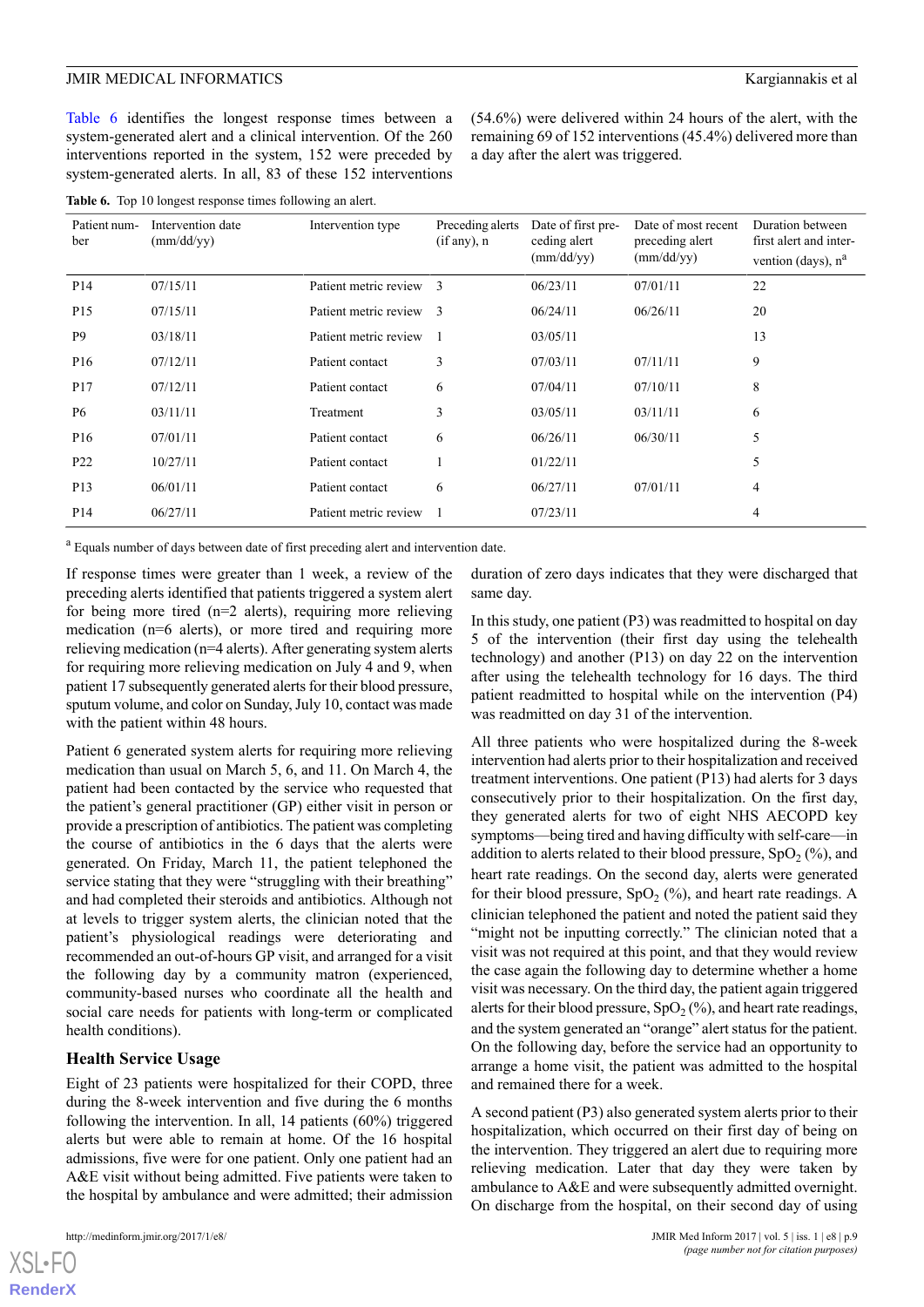the system, they generated an alert because they were much more anxious than usual. On their third day, they again generated an alert due to their anxiety in addition to feeling more tired than usual and later that day their spouse contacted the service to say that the patient had again been admitted to hospital, although this admission was not recorded in the local hospital SUS data. This patient continued to require significant assistance with their condition and was admitted to hospital a further four times in the 6 months following discharge from the community telehealth-enabled service.

The third patient (P4) generated multiple system alerts almost every day they were on the intervention. The clinicians contacted the patient regularly and provided dietary advice to alleviate symptoms and recommended medication changes. In the week prior to their admission to hospital, this patient triggered multiple alerts every day except one (four days before their admission). The clinicians contacted the patient on four of the days alerts were generated. They also noted that the patient's GP visited on the day before their hospital admission, and on the subsequent day when they recommended that the patient should go to the hospital. Once again, this admission was not recorded in the local hospital SUS data.

Seven of 39 (18%) treatment interventions administered to all patients throughout the study were provided to just one patient. Although this patient generated no more than one system alert per day, and always for the same prompt ("Have you had to use your relieving medication in the last 24 hours?"), there were ongoing medication adjustments and recommendations. The nursing notes also showed short periods of stasis after an alert in which the patient seemed to stabilize and reported feeling well. Despite the significant number of alerts, clinical assistance, and self-management advice, this patient was never hospitalized.

# *Discussion*

Our findings show that the volume, frequency, and type of alerts generated by a telehealth monitoring system is a good indicator of need for clinical contact and/or intervention for patients with early-stage COPD when first discharged from hospital following an exacerbation.

### **Use of the Telehealth Monitoring System**

Allowing for days in hospital, on holiday, or when there was a system fault when the patient could not reasonably be expected to use the system, patients failed to provide data on only 29 of 1175 days (2.47%) they had the system installed in their homes. Although little is currently understood around adherence to health technology interventions, or the required level of adherence for an effect on outcomes [[21\]](#page-14-3), this adherence level is higher than others seen in the telehealth field [[22\]](#page-14-4). As a side note, holidays and hospitalizations were not taken into account in this project.

Only four alerts were triggered by patient input error. The ease of use of the equipment was later confirmed in interviews with the patients following completion of the intervention and discharge from the clinical service [[23\]](#page-14-5).

### **Volume and Frequency of Alerts**

As shown in [Figure 1,](#page-6-0) the mean number of patients triggering alerts each day declined over the course of the intervention. This could imply that patients are more able to manage their disease, possibly as a result of the self-management advice provided and documented in the nursing notes, or that they experienced fewer symptoms.

It is currently unclear whether use of telehealth promotes or inhibits self-management behavior in people with COPD [[24\]](#page-14-6). Telehealth can empower patients to self-manage their condition through facilitating increased knowledge of the condition and its symptoms [\[25\]](#page-14-7), which supports the argument that participants in this study gained knowledge, became better at managing their condition, and triggered fewer alerts. However, it is also argued that telehealth may increase dependence on health care services, with reassurance provided through being "watched over" by health care professionals and the knowledge that they will intervene if something goes wrong [[24\]](#page-14-6). To summarize, it is unclear why alerts reduced with time spent with the equipment, although it could be as simple as the fact that participants were recovering from a hospitalization when they first began using the equipment [\[20](#page-14-2)].

Although only 22 of 75 patient service days were delivered during December, one patient was responsible for all 28 alerts triggered that month. This patient generated a high number of alerts (n=77) throughout their time on the service, and was hospitalized twice while receiving the intervention, with one of these admissions occurring in mid-December.

### **Alert Triggers**

The most fundamental question upon which this entire analysis relies is whether an alert in the Doc@Home system means that the patient is experiencing an AECOPD. Although 12 system prompts and the four Bluetooth readings provided by the patients could trigger a system alert, there were three prompts—(1) "Have you had any problems in walking about in the past week?" (2) "Have you had problems doing your usual activities in the past week?" and (3) "Have you had to contact the following (health services) within the last 24 hours?"—that did not trigger system alerts regardless of the response entered by the patient. Similarly, answers to the question "How has your general health been in the last 24 hours?" were either not captured or were not reported in the data downloaded from the system. Because questions created on the telehealth system to be posed to participants are determined by clinicians, it would seem logical that all metrics should be set to trigger an alert if they indicate a significant decline in patient health status that would merit follow-up.

Two system prompts that did trigger system alerts—"Have you had to use your relieving medication in the last 24 hours?" and "How anxious have you been over the last 24 hours?"—did not appear to be tied to the NHS AECOPD list of key symptoms. Given that they both triggered a number of system prompts, we question whether they should be included in the key symptoms of an AECOPD.

There were no system prompts that could reasonably be linked to NHS AECOPDs symptoms of chest tightness or acute

```
XS • FC
RenderX
```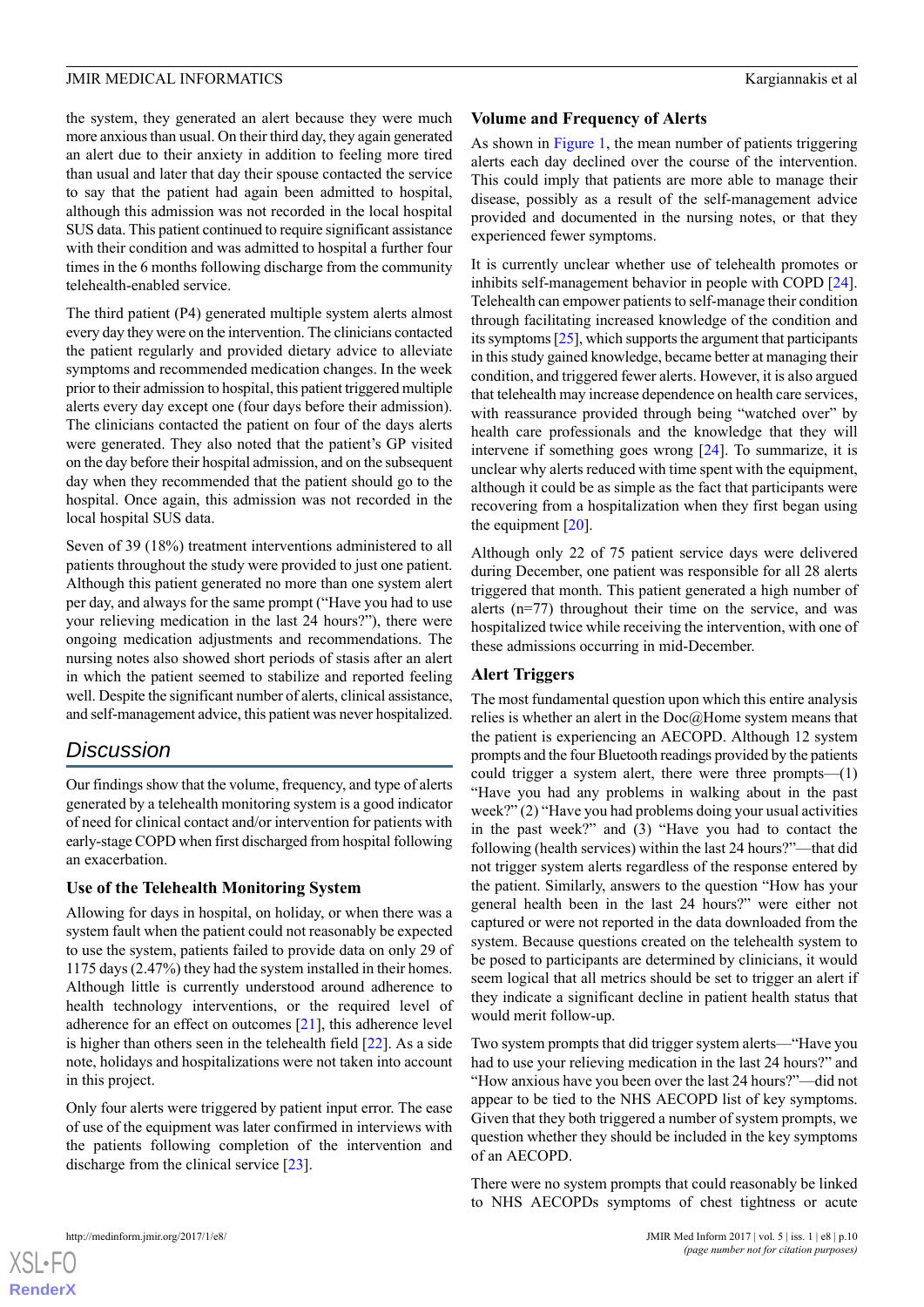confusion. Although the latter may be difficult to incorporate into a remote monitoring system completed by a patient, the former could be easily included in the prompts and could alert clinicians to the onset of an AECOPD.

It is important to note that an explained alert does not mean that the patient's COPD condition had no effect on triggering that alert. It means that, because of their COPD, as shown in [Table](#page-8-1) [5,](#page-8-1) other variables—be they physical activity or the weather—exacerbated their condition, which then triggered a system alert. Simply having COPD was not the cause of the alert, but rather a confluence of factors. Jehn et al [\[26](#page-14-8)] explored the effects of heat stress (days warmer than 25°C) on AECOPDs, finding "heat stress negatively impacts clinical and functional status in patients with COPD and makes patients more vulnerable for disease-related morbidity." In addition, the amount or type of activities of daily living undertaken may positively or negatively influence COPD symptoms, such as dyspnea and fatigue [\[27](#page-14-9)].

The care pathway indicated that patient-specific parameters for the four Bluetooth readings (blood pressure, heart rate, and  $SpO<sub>2</sub>$ ) should be reviewed and amended following 10 days of data entry to eliminate unnecessary subsequent system alerts. Although it appears that some patients did have their parameters adjusted, this did not appear to occur for all patients. Patient 13 triggered system alerts for blood pressure,  $SpO<sub>2</sub>(\%)$ , and heart rate for 17 of their 20 alerts.

### **Clinical Response to Alerts**

An AECOPD is a worsening of symptoms that, according to some definitions [\[12](#page-13-14)[,15](#page-13-10),[28](#page-14-10)], can include a change in medication. There were 39 instances in which either a medication change or a lifestyle adjustment as a form of treatment was recommended to improve the patient's health. Although the patient's health status may have otherwise warranted a home visit, the telehealth monitoring system reduced unscheduled visits. This was confirmed in the nursing notes where the need for a visit had been averted in 26 of 360 clinician interventions; a search of the telehealth system data identified a "visit by clinician avoided"  $(n=4)$  and a "visit not required"  $(n=22)$ . However, current evidence demonstrates that a reduction in health care utilization does not necessarily translate into cost effectiveness when looking at the overall cost of providing telehealth in comparison with usual care [[29\]](#page-14-11). This study did not demonstrate cost savings for telehealth, and overall use of health care services increased [[20\]](#page-14-2).

The reason for the increased response time for patients who triggered more system alerts is unclear. The additional alerts may indicate a more complex patient requiring more time to develop a suitable care plan. Alternatively, the clinicians were acclimatized to the patients generating alerts more frequently. For example, for one patient the nursing notes state, "still struggles with ADLs [activities of daily living], but this is not new for [patient]." This particular patient generated the most alerts and experienced two hospitalizations during the course of their intervention and the 6-month follow-up period. Because difficulty with self-care is listed as one of the NHS AECOPD key symptoms, we question whether a more active response to

recurring alerts may have halted the patient's decrease in health status and ultimate hospitalizations.

A "treatment" was recommended only 11% of the time, with recommendations including referrals to pulmonary rehabilitation programs (PRPs). PRPs are designed to "help people with chronic lung problems" through "exercise and education...by a multidisciplinary team, which includes physiotherapist, respiratory nurse specialists, and dieticians" [\[30](#page-14-12)]. A search of the system data identified that the PRP option was only discussed with three patients on four separate occasions. We suggest that PRPs could be used more frequently as a treatment option to prevent or defer hospitalization. After days with treatment recommendations, such as days 10 and 11, the following days 12 to 15 showed a return to stability. When issues arose on day 18 through day 32, a variety of different treatment methods were administered by the nursing team and the patient's GP. Subsequently, the patient's health status stabilized and remained satisfactory for until day 52 when they were discharged from the service. We suspect that without this intervention, the options available to the patient would have been more limited or slower to access. The telehealth monitoring system seemed to help this patient overcome exacerbations of their COPD.

### **Health Service Usage**

As noted by Bentley et al [[20\]](#page-14-2), patients receiving the telehealth intervention were more than twice as likely to be admitted to hospital and for six times longer than the control group. This would seem to suggest, as in other studies [\[17](#page-13-12)[,31](#page-14-13),[32\]](#page-14-14), that telehealth monitoring fails to achieve the objective of keeping patients out of hospital or reduce health service usage. However, our analysis suggests that there may be a way to identify AECOPDs with enough time to intervene and thus prevent hospital readmission. [Table 6](#page-9-0) identifies an increase in alerts just before hospital admission for the three patients hospitalized during the intervention. Paired with the treatment intervention attempts, this suggests that the clinicians are recognizing the onset of an exacerbation and are attempting to intervene through treatment that includes medication changes, referrals to PRPs, and/or lifestyle advice.

The UK norm is 20% of patients are readmitted to hospital within 28 days of an AECOPD [[30](#page-14-12)[,34](#page-14-15)]. In this study, one of the three readmissions was on the first day of the intervention, so there was no opportunity for the service to have an impact. We are cautious of extrapolating from our relatively small sample size but, ignoring this admission, the hospital readmission rate of just 9% (2/23) suggests that the ability of this service to reduce the frequency of hospital readmissions merits further investigation. Although two of the patients saw an increase in alerts for the captured metrics before hospitalization, the third patient did not, so it is not possible to say that the metrics used can definitely predict an AECOPD. Two patients were recommended to go to hospital by their GPs, suggesting that the nursing team and/or patient engaged other health care providers in an effort to exhaust other options before returning to hospital. It appears as though increased effort, clinician attention, medication, and system funding were expended on these patients and yet a readmission was not avoided. The

 $XS$ -FO **[RenderX](http://www.renderx.com/)**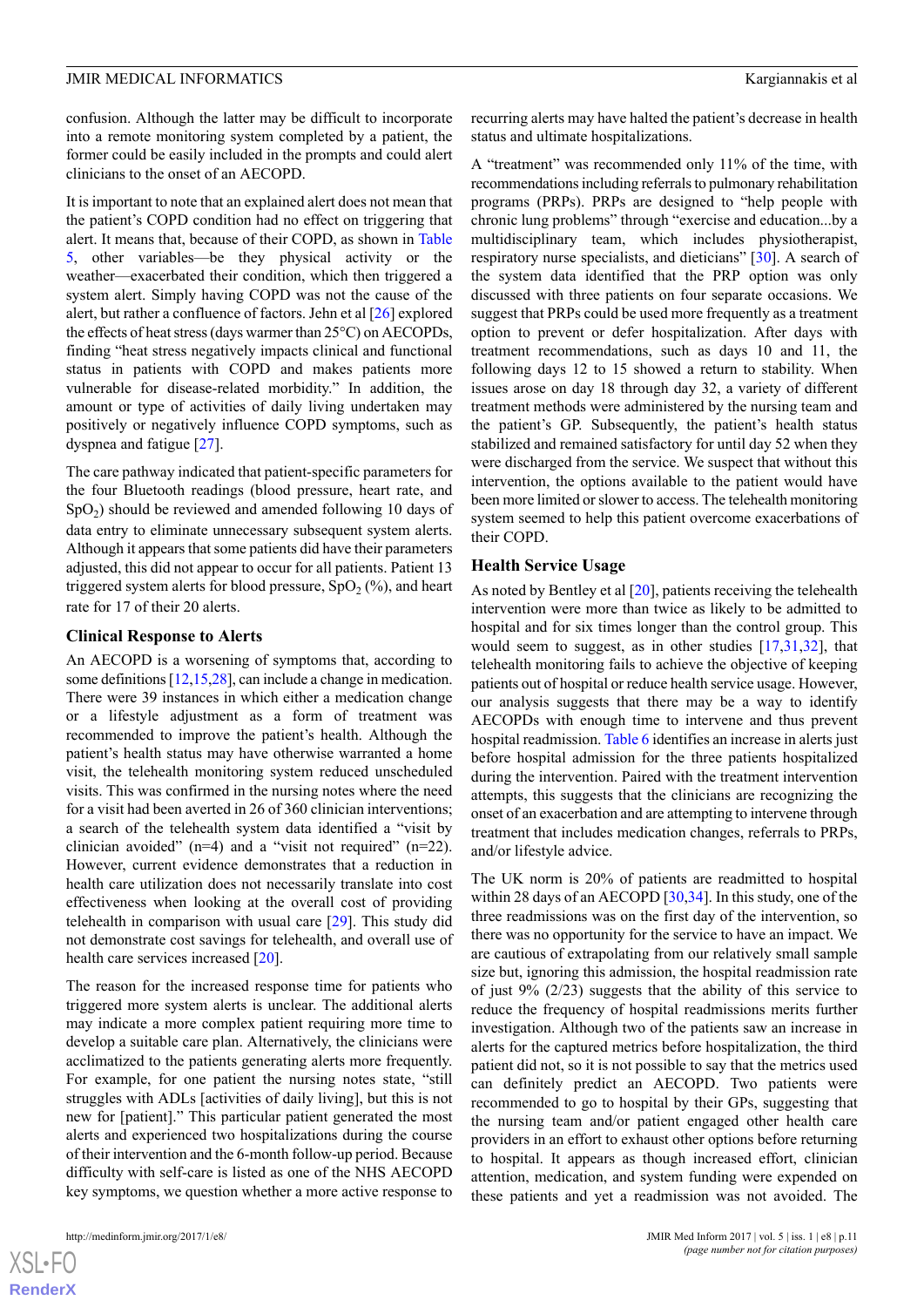service was designed to support early intervention, which is critical for preventing worsening of an AECOPD [[33](#page-14-16)], but NHS restructuring, the loss of a key champion for the trial staff, and attrition resulted in an eventual total loss of 60% of staff capacity within the frontline clinical team. With this significant decrease in resources, the clinicians clearly used the system to identify patients who demonstrated greatest need of support, and did their utmost to contact these patients and to alleviate their symptoms.

### **Interrogation of System Data**

Although telehealth monitoring systems are designed for analysis of data by clinicians at the time of care delivery, retrospectively downloaded data has proved to be highly time consuming and complex to analyze. With only 23 participants in this study, we were able to undertake this task; for a larger study, this could prove to be insurmountable unless the data could be downloaded in a format better suited to analysis. We question whether this is the reason system data analysis has not been undertaken or published to date. These data provide critical insights into service provision and patient profiles; therefore, technology providers need to consider not only frontline care providers, but also staff conducting clinical audits, service improvement studies, or research. The uptake of a new intervention requires analysis of all evidence available to demonstrate effectiveness. It seems rather ironic that an intervention designed to capture and report remotely provided data is unable to better support retrospective analysis, and we strongly encourage technology providers to ensure that this current deficiency is addressed.

### **Study Limitations**

The SUS information taken from the PCT NHS records showed some discrepancies when compared to the telehealth system nursing notes that would have affected analysis if they had not been identified. For example, a hospital admission was not shown in the SUS data; however, the telehealth system nursing notes included specific details about a hospital admission of at least 3-days duration. It is possible that the patient was hospitalized outside of the PCT for the region in which the study was conducted and consequently would not be captured within their SUS dataset.

When the clinician viewed the telehealth system at the time of care delivery, the display included color-coded alerts (red, orange, or yellow) [[15\]](#page-13-10). When the same data are retrospectively downloaded from the server for research purposes, with the exception of the orange alert (see [Table 4](#page-8-0)), these color codes were not identified. Alerts were only identified as dichotomous "yes" or "no" nominal data. Consequently, there is no way to

determine what specific parameters caused alerts to be yellow, orange, or red. It is also not possible to tell whether an alert had previously been displayed at a yellow level and a change to orange indicated an increase in priority or conversely if the previous alert was red and a change to orange indicated a decrease in urgency. Consequently, our analysis has been restricted to the dichotomous data available to us.

### **Conclusions**

The pilot RCT did not identify a reduction in health care usage; in fact, it had a higher rate of usage among the telehealth group relative to the control [\[20](#page-14-2)]. However, from our system data analysis we suggest that this telehealth monitoring-supported service could fulfill an important role: enabling patients with COPD to better manage their condition. Although we question whether the addition of further prompts to assess all the key NHS AECOPD symptoms would further improve the system, the prompts used during this study did seem able to identify when a patient may be experiencing an exacerbation of their COPD and may require clinical intervention. Identification of an AECOPD is insufficient and, to alleviate symptoms and enable a patient to remain at home, timely intervention is required. Where service resourcing limits service capacity, a delay in responding to system-generated alerts can result in patients being hospitalized, thereby negating the value of the intervention and the service. It is clear—predominantly through remote interaction with the patient—that during the intervention, the service successfully enabled a number of patients to remain at home despite exacerbations in their COPD.

Some of the patients were clearly unstable following their discharge from hospital, triggering a high number of system alerts. With a larger study to eliminate the impact of a small number of more complex patients, and more consistent clinical resourcing [\[20](#page-14-2)] to enable timely intervention, we question whether the outcomes of the pilot study would have been somewhat different.

We recommend running a larger study using telehealth monitoring with prompts to assess all 10 of the NHS AECOPD symptoms in addition to the two non-NHS AECOPD-related prompts that generated alerts in this study to determine which prompts may assist in the accurate identification of an AECOPD. To test whether removal of the system does defer hospitalizations, we further suggest conducting the study such that following a standard "intervention" period, in which one study group has the service removed, while another continues to use the service for a comparable 6-month period to determine whether there is any difference between group hospitalization rates.

### **Acknowledgments**

This project was funded by the National Institute for Health Collaboration for Leadership in Applied Health Research and Care Yorkshire and Humber (CLAHRC YH). This output presents or refers to independent research by the National Institute for Health Research, Collaboration for Leadership in Applied Health Research and Care, Yorkshire and Humber (NIHR CLAHRC YH). The views and opinions expressed are those of the authors, and not necessarily those of the NHS, the NIHR, or the Department of Health.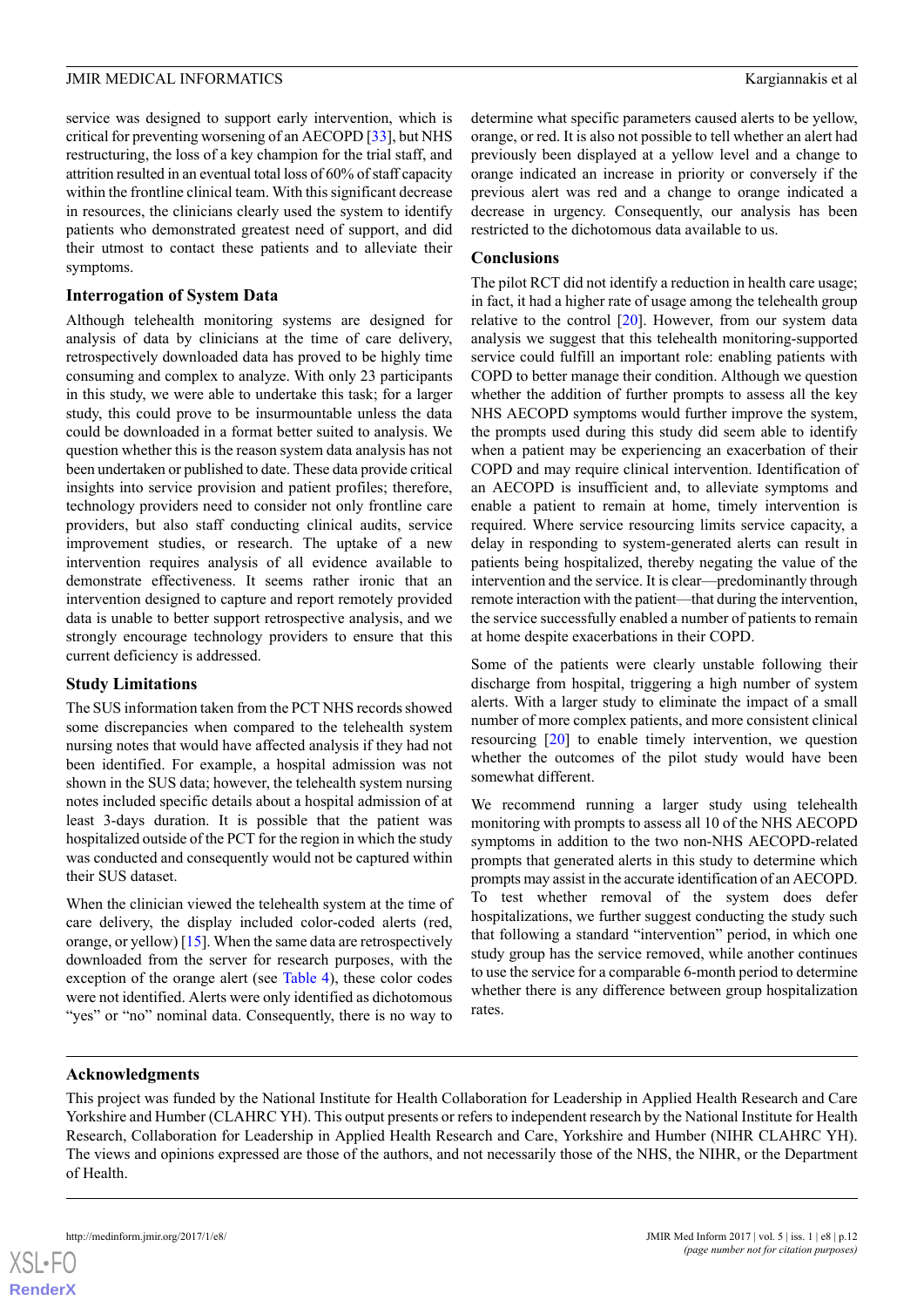### **Authors' Contributions**

MK undertook data analysis and contributed to the first draft of this manuscript. DAF was involved in the design of the project, developed the pilot study protocol, obtained NHS ethics and governance approval, was responsible for management of the project, conducted data analysis, and wrote the manuscript. CLB contributed to management of the project and carried out revisions to the manuscript. GAM was Principal Investigator and was involved in the conception and design of the study, and carried out revisions to the manuscript. All authors read and approved the final manuscript.

### **Conflicts of Interest**

None declared.

### <span id="page-13-0"></span>**References**

- <span id="page-13-1"></span>1. Department of Health. An Outcomes Strategy for Chronic Obstructive Pulmonary Disease (COPD) and Asthma in England. 2011. URL: [https://www.gov.uk/government/uploads/system/uploads/attachment\\_data/file/216139/dh\\_128428.pdf](https://www.gov.uk/government/uploads/system/uploads/attachment_data/file/216139/dh_128428.pdf) [accessed 2016-12-23] [\[WebCite Cache ID 6mvCHOJDw](http://www.webcitation.org/6mvCHOJDw)]
- <span id="page-13-2"></span>2. Department of Health. A Strategic Approach to Prevention and Early Identification of COPD. 2011. URL: [http://www.](http://www.respiratoryresources.org.uk/COPD.html) [respiratoryresources.org.uk/COPD.html](http://www.respiratoryresources.org.uk/COPD.html) [accessed 2016-12-23] [[WebCite Cache ID 6iF1NMQ7X\]](http://www.webcitation.org/6iF1NMQ7X)
- <span id="page-13-3"></span>3. Meldrum R, Rawbone A, Curran D, Fishwick D. The role of occupation in the development of chronic obstructive pulmonary disease (COPD). Occup Environ Med 2005 Apr;62(4):212-214 [\[FREE Full text](http://oem.bmj.com/cgi/pmidlookup?view=long&pmid=15778251)] [doi: [10.1136/oem.2004.015511\]](http://dx.doi.org/10.1136/oem.2004.015511) [Medline: [15778251](http://www.ncbi.nlm.nih.gov/entrez/query.fcgi?cmd=Retrieve&db=PubMed&list_uids=15778251&dopt=Abstract)]
- <span id="page-13-4"></span>4. British Lung Foundation. Invisible Lives: Chronic Obstructive Pulmonary Disease (COPD) - Finding the Missing Millions. 2007. URL: <http://spirohub.com/wp-content/uploads/2016/01/BLF-Invisible-Lives-report.pdf> [accessed 2016-12-23] [[WebCite Cache ID 6iF3lP2gT](http://www.webcitation.org/6iF3lP2gT)]
- <span id="page-13-5"></span>5. Prieto-Centurion V, Gussin HA, Rolle AJ, Krishnan JA. Chronic obstructive pulmonary disease readmissions at minority-serving institutions. Ann Am Thorac Soc 2013 Dec;10(6):680-684 [\[FREE Full text](http://europepmc.org/abstract/MED/24364772)] [doi: [10.1513/AnnalsATS.201307-223OT](http://dx.doi.org/10.1513/AnnalsATS.201307-223OT)] [Medline: [24364772\]](http://www.ncbi.nlm.nih.gov/entrez/query.fcgi?cmd=Retrieve&db=PubMed&list_uids=24364772&dopt=Abstract)
- <span id="page-13-6"></span>6. Mannino DM, Buist AS. Global burden of COPD: risk factors, prevalence, and future trends. Lancet 2007 Sep 1;370(9589):765-773. [doi: [10.1016/S0140-6736\(07\)61380-4\]](http://dx.doi.org/10.1016/S0140-6736(07)61380-4) [Medline: [17765526](http://www.ncbi.nlm.nih.gov/entrez/query.fcgi?cmd=Retrieve&db=PubMed&list_uids=17765526&dopt=Abstract)]
- <span id="page-13-7"></span>7. Ram FSF, Wedzicha JA, Wright J, Greenstone M. Hospital at home for patients with acute exacerbations of chronic obstructive pulmonary disease: systematic review of evidence. BMJ 2004 Aug 7;329(7461):315 [\[FREE Full text\]](http://europepmc.org/abstract/MED/15242868) [doi: [10.1136/bmj.38159.650347.55\]](http://dx.doi.org/10.1136/bmj.38159.650347.55) [Medline: [15242868](http://www.ncbi.nlm.nih.gov/entrez/query.fcgi?cmd=Retrieve&db=PubMed&list_uids=15242868&dopt=Abstract)]
- <span id="page-13-8"></span>8. Gruffydd-Jones K, Langley-Johnson C, Dyer C, Badlan K, Ward S. What are the needs of patients following discharge from hospital after an acute exacerbation of chronic obstructive pulmonary disease (COPD)? Prim Care Respir J 2007 Dec;16(6):363-368 [[FREE Full text](http://dx.doi.org/10.3132/pcrj.2007.00075)] [doi: [10.3132/pcrj.2007.00075\]](http://dx.doi.org/10.3132/pcrj.2007.00075) [Medline: [18038104](http://www.ncbi.nlm.nih.gov/entrez/query.fcgi?cmd=Retrieve&db=PubMed&list_uids=18038104&dopt=Abstract)]
- <span id="page-13-13"></span>9. NHS Royal Cornwall Hospitals. Clinical Guidelines for the Management of Acute Exacerbations of COPD. URL: [\[WebCite](http://www.webcitation.org/6iF24ZaqN) [Cache ID 6iF24ZaqN](http://www.webcitation.org/6iF24ZaqN)]
- <span id="page-13-14"></span>10. Saleh S, Larsen JP, Bergsåker-Aspøy J, Grundt H. Re-admissions to hospital and patient satisfaction among patients with chronic obstructive pulmonary disease after telemedicine video consultation - a retrospective pilot study. Multidiscip Respir Med 2014;9(1):6 [\[FREE Full text\]](http://mrmjournal.biomedcentral.com/articles/10.1186/2049-6958-9-6) [doi: [10.1186/2049-6958-9-6\]](http://dx.doi.org/10.1186/2049-6958-9-6) [Medline: [24475774\]](http://www.ncbi.nlm.nih.gov/entrez/query.fcgi?cmd=Retrieve&db=PubMed&list_uids=24475774&dopt=Abstract)
- 11. Fernández-Granero MA, Sánchez-Morillo D, León-Jiménez A, Crespo LF. Automatic prediction of chronic obstructive pulmonary disease exacerbations through home telemonitoring of symptoms. Biomed Mater Eng 2014;24(6):3825-3832. [doi: [10.3233/BME-141212](http://dx.doi.org/10.3233/BME-141212)] [Medline: [25227099\]](http://www.ncbi.nlm.nih.gov/entrez/query.fcgi?cmd=Retrieve&db=PubMed&list_uids=25227099&dopt=Abstract)
- <span id="page-13-9"></span>12. Wedzicha JA, Seemungal TA. COPD exacerbations: defining their cause and prevention. Lancet 2007 Sep 1;370(9589):786-796. [doi: [10.1016/S0140-6736\(07\)61382-8\]](http://dx.doi.org/10.1016/S0140-6736(07)61382-8) [Medline: [17765528](http://www.ncbi.nlm.nih.gov/entrez/query.fcgi?cmd=Retrieve&db=PubMed&list_uids=17765528&dopt=Abstract)]
- <span id="page-13-10"></span>13. Garcia-Aymerich J, Farrero E, Félez MA, Izquierdo J, Marrades RM, Antó JM, Estudi del Factors de Risc d'Agudització de la MPOC investigators. Risk factors of readmission to hospital for a COPD exacerbation: a prospective study. Thorax 2003 Feb;58(2):100-105 [\[FREE Full text\]](http://thorax.bmj.com/cgi/pmidlookup?view=long&pmid=12554887) [Medline: [12554887\]](http://www.ncbi.nlm.nih.gov/entrez/query.fcgi?cmd=Retrieve&db=PubMed&list_uids=12554887&dopt=Abstract)
- <span id="page-13-11"></span>14. Burge S, Wedzicha JA. COPD exacerbations: definitions and classifications. Eur Respir J Suppl 2003 Jun;41:46s-53s [[FREE](http://erj.ersjournals.com/cgi/pmidlookup?view=long&pmid=12795331) [Full text](http://erj.ersjournals.com/cgi/pmidlookup?view=long&pmid=12795331)] [Medline: [12795331\]](http://www.ncbi.nlm.nih.gov/entrez/query.fcgi?cmd=Retrieve&db=PubMed&list_uids=12795331&dopt=Abstract)
- <span id="page-13-12"></span>15. Segrelles CG, Gómez-Suárez C, Soriano JB, Zamora E, Gónzalez-Gamarra A, González-Béjar M, et al. A home telehealth program for patients with severe COPD: the PROMETE study. Respir Med 2014 Mar;108(3):453-462 [[FREE Full text](http://linkinghub.elsevier.com/retrieve/pii/S0954-6111(13)00489-7)] [doi: [10.1016/j.rmed.2013.12.003\]](http://dx.doi.org/10.1016/j.rmed.2013.12.003) [Medline: [24433744](http://www.ncbi.nlm.nih.gov/entrez/query.fcgi?cmd=Retrieve&db=PubMed&list_uids=24433744&dopt=Abstract)]
- 16. Toy EL, Gallagher KF, Stanley EL, Swensen AR, Duh MS. The economic impact of exacerbations of chronic obstructive pulmonary disease and exacerbation definition: a review. COPD 2010 Jun;7(3):214-228. [doi: [10.3109/15412555.2010.481697\]](http://dx.doi.org/10.3109/15412555.2010.481697) [Medline: [20486821](http://www.ncbi.nlm.nih.gov/entrez/query.fcgi?cmd=Retrieve&db=PubMed&list_uids=20486821&dopt=Abstract)]
- 17. Berkhof FF, van den Berg JW, Uil SM, Kerstjens HA. Telemedicine, the effect of nurse-initiated telephone follow up, on health status and health-care utilization in COPD patients: a randomized trial. Respirology 2015 Feb;20(2):279-285 [\[FREE](http://dx.doi.org/10.1111/resp.12437) [Full text](http://dx.doi.org/10.1111/resp.12437)] [doi: [10.1111/resp.12437\]](http://dx.doi.org/10.1111/resp.12437) [Medline: [25400242](http://www.ncbi.nlm.nih.gov/entrez/query.fcgi?cmd=Retrieve&db=PubMed&list_uids=25400242&dopt=Abstract)]

[XSL](http://www.w3.org/Style/XSL)•FO **[RenderX](http://www.renderx.com/)**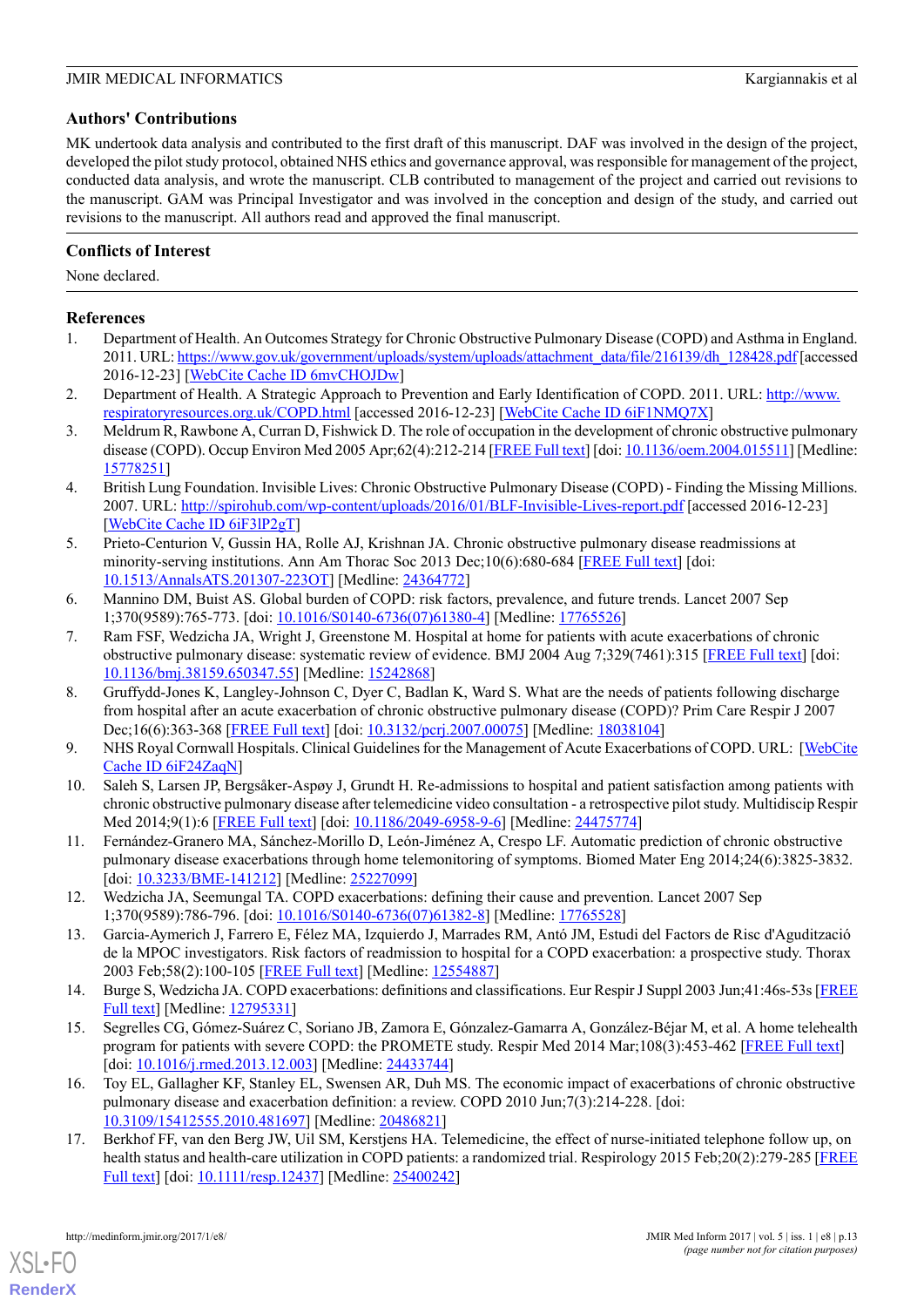- <span id="page-14-0"></span>18. Whitten P, Mickus M. Home telecare for COPD/CHF patients: outcomes and perceptions. J Telemed Telecare 2007;13(2):69-73. [doi: [10.1258/135763307780096249\]](http://dx.doi.org/10.1258/135763307780096249) [Medline: [17359569](http://www.ncbi.nlm.nih.gov/entrez/query.fcgi?cmd=Retrieve&db=PubMed&list_uids=17359569&dopt=Abstract)]
- <span id="page-14-1"></span>19. Fitzsimmons DA, Thompson J, Hawley M, Mountain GA. Preventative tele-health supported services for early stage chronic obstructive pulmonary disease: a protocol for a pragmatic randomized controlled trial pilot. Trials 2011;12:6 [[FREE Full](http://trialsjournal.biomedcentral.com/articles/10.1186/1745-6215-12-6) [text\]](http://trialsjournal.biomedcentral.com/articles/10.1186/1745-6215-12-6) [doi: [10.1186/1745-6215-12-6\]](http://dx.doi.org/10.1186/1745-6215-12-6) [Medline: [21214895](http://www.ncbi.nlm.nih.gov/entrez/query.fcgi?cmd=Retrieve&db=PubMed&list_uids=21214895&dopt=Abstract)]
- <span id="page-14-2"></span>20. Bentley CL, Mountain GA, Thompson J, Fitzsimmons DA, Lowrie K, Parker SG, et al. A pilot randomised controlled trial of a Telehealth intervention in patients with chronic obstructive pulmonary disease: challenges of clinician-led data collection. Trials 2014;15:313 [\[FREE Full text\]](http://trialsjournal.biomedcentral.com/articles/10.1186/1745-6215-15-313) [doi: [10.1186/1745-6215-15-313\]](http://dx.doi.org/10.1186/1745-6215-15-313) [Medline: [25100550\]](http://www.ncbi.nlm.nih.gov/entrez/query.fcgi?cmd=Retrieve&db=PubMed&list_uids=25100550&dopt=Abstract)
- <span id="page-14-4"></span><span id="page-14-3"></span>21. Cudd PA, Otesile O, Bentley CL. Patient adherence: what does it mean, implications for digital health systems. In: Global Telemedicine and eHealth Updates: Knowledge Resources. 2016 Presented at: Med-e-Tel 2016; Apr 6-8, 2016; Luxembourg p. 28-33 URL: <https://www.medetel.eu/?rub=proceedings&page=info>
- <span id="page-14-5"></span>22. Guzman-Clark JR, van Servellen G, Chang B, Mentes J, Hahn TJ. Predictors and outcomes of early adherence to the use of a home telehealth device by older veterans with heart failure. Telemed J E Health 2013 Mar;19(3):217-223. [doi: [10.1089/tmj.2012.0096](http://dx.doi.org/10.1089/tmj.2012.0096)] [Medline: [23268695\]](http://www.ncbi.nlm.nih.gov/entrez/query.fcgi?cmd=Retrieve&db=PubMed&list_uids=23268695&dopt=Abstract)
- <span id="page-14-6"></span>23. Fitzsimmons DA, Thompson J, Bentley CL, Mountain GA. Comparison of patient perceptions of Telehealth-supported and specialist nursing interventions for early stage COPD: a qualitative study. BMC Health Serv Res 2016 Aug 22;16(1):420 [[FREE Full text](https://bmchealthservres.biomedcentral.com/articles/10.1186/s12913-016-1623-z)] [doi: [10.1186/s12913-016-1623-z\]](http://dx.doi.org/10.1186/s12913-016-1623-z) [Medline: [27549751](http://www.ncbi.nlm.nih.gov/entrez/query.fcgi?cmd=Retrieve&db=PubMed&list_uids=27549751&dopt=Abstract)]
- <span id="page-14-7"></span>24. Brunton L, Bower P, Sanders C. The contradictions of telehealth user experience in chronic obstructive pulmonary disease (COPD): a qualitative meta-synthesis. PLoS One 2015;10(10):e0139561 [\[FREE Full text\]](http://dx.plos.org/10.1371/journal.pone.0139561) [doi: [10.1371/journal.pone.0139561\]](http://dx.doi.org/10.1371/journal.pone.0139561) [Medline: [26465333](http://www.ncbi.nlm.nih.gov/entrez/query.fcgi?cmd=Retrieve&db=PubMed&list_uids=26465333&dopt=Abstract)]
- <span id="page-14-8"></span>25. Gorst SL, Coates E, Armitage CJ. "It's sort of a lifeline": Chronic obstructive pulmonary disease patients' experiences of home telehealth. Health Psychol 2016 Jan;35(1):60-68. [doi: [10.1037/hea0000246](http://dx.doi.org/10.1037/hea0000246)] [Medline: [26148189\]](http://www.ncbi.nlm.nih.gov/entrez/query.fcgi?cmd=Retrieve&db=PubMed&list_uids=26148189&dopt=Abstract)
- <span id="page-14-9"></span>26. Jehn M, Donaldson G, Kiran B, Liebers U, Mueller K, Scherer D, et al. Tele-monitoring reduces exacerbation of COPD in the context of climate change-a randomized controlled trial. Environ Health 2013;12:99 [\[FREE Full text\]](http://ehjournal.biomedcentral.com/articles/10.1186/1476-069X-12-99) [doi: [10.1186/1476-069X-12-99\]](http://dx.doi.org/10.1186/1476-069X-12-99) [Medline: [24261700](http://www.ncbi.nlm.nih.gov/entrez/query.fcgi?cmd=Retrieve&db=PubMed&list_uids=24261700&dopt=Abstract)]
- <span id="page-14-11"></span><span id="page-14-10"></span>27. Stridsman C, Lindberg A, Skär L. Fatigue in chronic obstructive pulmonary disease: a qualitative study of people's experiences. Scand J Caring Sci 2014 Mar;28(1):130-138. [doi: [10.1111/scs.12033\]](http://dx.doi.org/10.1111/scs.12033) [Medline: [23517049\]](http://www.ncbi.nlm.nih.gov/entrez/query.fcgi?cmd=Retrieve&db=PubMed&list_uids=23517049&dopt=Abstract)
- 28. Global Initiative for Chronic Obstructive Lung Disease. 2016. Global strategy for the diagnosis, management and prevention of COPD URL: <http://goldcopd.org/> [accessed 2017-02-23] [\[WebCite Cache ID 6oV4OGWes\]](http://www.webcitation.org/6oV4OGWes)
- <span id="page-14-13"></span><span id="page-14-12"></span>29. Henderson C, Knapp M, Fernández J, Beecham J, Hirani SP, Cartwright M, Whole System Demonstrator evaluation team. Cost effectiveness of telehealth for patients with long term conditions (Whole Systems Demonstrator telehealth questionnaire study): nested economic evaluation in a pragmatic, cluster randomised controlled trial. BMJ 2013;346:f1035 [\[FREE Full](http://www.bmj.com/cgi/pmidlookup?view=long&pmid=23520339) [text\]](http://www.bmj.com/cgi/pmidlookup?view=long&pmid=23520339) [Medline: [23520339](http://www.ncbi.nlm.nih.gov/entrez/query.fcgi?cmd=Retrieve&db=PubMed&list_uids=23520339&dopt=Abstract)]
- <span id="page-14-14"></span>30. National Health Service. Chronic obstructive pulmonary disease: treating COPD URL: [http://www.nhs.uk/Conditions/](http://www.nhs.uk/Conditions/Chronic-obstructive-pulmonary-disease/Pages/Treatment.aspx) [Chronic-obstructive-pulmonary-disease/Pages/Treatment.aspx](http://www.nhs.uk/Conditions/Chronic-obstructive-pulmonary-disease/Pages/Treatment.aspx) [accessed 2016-12-23] [[WebCite Cache ID 6iF2VR3AF](http://www.webcitation.org/6iF2VR3AF)]
- 31. Suh E, Mandal S, Hart N. Admission prevention in COPD: non-pharmacological management. BMC Med 2013;11:247 [[FREE Full text](http://bmcmedicine.biomedcentral.com/articles/10.1186/1741-7015-11-247)] [doi: [10.1186/1741-7015-11-247](http://dx.doi.org/10.1186/1741-7015-11-247)] [Medline: [24252219\]](http://www.ncbi.nlm.nih.gov/entrez/query.fcgi?cmd=Retrieve&db=PubMed&list_uids=24252219&dopt=Abstract)
- <span id="page-14-16"></span><span id="page-14-15"></span>32. Royal College of Physicians, British Thoracic Society, British Lung Foundation. Report of The National Chronic Obstructive Pulmonary Disease Audit: Clinical Audit of COPD Exacerbations Admitted to Acute NHS Units Across the UK. 2008. URL: <https://www.rcplondon.ac.uk/file/1037/download?token=Gsv5H38I> [accessed 2016-12-23] [\[WebCite Cache ID](http://www.webcitation.org/6mv9ovGOk) [6mv9ovGOk\]](http://www.webcitation.org/6mv9ovGOk)
- 33. Wilkinson TM, Donaldson GC, Hurst JR, Seemungal TA, Wedzicha JA. Early therapy improves outcomes of exacerbations of chronic obstructive pulmonary disease. Am J Respir Crit Care Med 2004 Jun 15;169(12):1298-1303. [doi: [10.1164/rccm.200310-1443OC](http://dx.doi.org/10.1164/rccm.200310-1443OC)] [Medline: [14990395\]](http://www.ncbi.nlm.nih.gov/entrez/query.fcgi?cmd=Retrieve&db=PubMed&list_uids=14990395&dopt=Abstract)
- 34. Anstey K, Lowe D, Roberts C, Hosker H. Report of the 2003 National COPD Audit. 2004. URL: [https://www.rcplondon.ac.uk/](https://www.rcplondon.ac.uk/file/1045/download?token=iLNh-YZp) [file/1045/download?token=iLNh-YZp](https://www.rcplondon.ac.uk/file/1045/download?token=iLNh-YZp) [accessed 2016-12-23] [[WebCite Cache ID 6iF2zVua3](http://www.webcitation.org/6iF2zVua3)]

### **Abbreviations**

**A&E:** Accident and Emergency **AECOPD:** acute exacerbation of chronic obstructive pulmonary disease **COPD:** chronic obstructive pulmonary disease **GP:** general practitioner **NHS:** National Health Service **PCT:** Primary Care Trust **PRP:** pulmonary rehabilitation program **RCT:** randomized controlled trial **SUS:** Secondary Uses Service

[XSL](http://www.w3.org/Style/XSL)•FO **[RenderX](http://www.renderx.com/)**